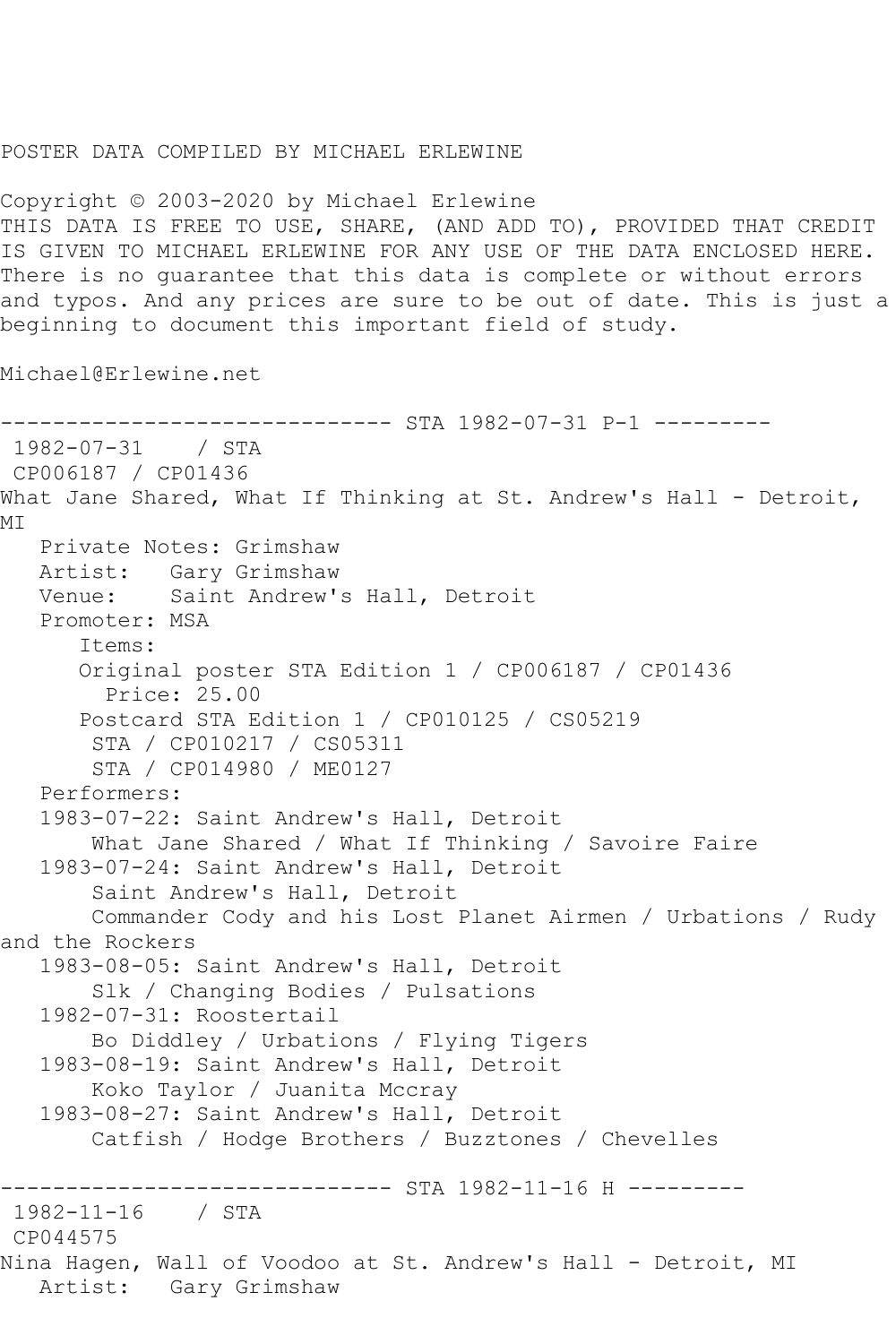Venue: Saint Andrew's Hall, Detroit Promoter: Clutch Cargo's Items: Handbill STA / CP044575 Performers: 1982-11-16: Saint Andrew's Hall, Detroit Nina Hagen / Wall of Voodoo 1982-11-20: Thompson Twins / R.E.M. 1982-11-24: Fixx / Rhythm Method 1982-12-02: Way of the West 1982-12-06: Bauhaus ------------------------------ RMTD 1982-11-22 H --------- 1982-11-22 / RMTD CP044658 ABC, Adam Ant at Royal Oak Music Theater - Royal Oak, MI Artist: Gary Grimshaw Venue: Royal Oak Music Theater Items: Handbill RMTD / CP044658 Performers: 1982-12-15: Royal Oak Music Theater ABC 1982-11-22: Royal Oak Music Theater Adam Ant 1982-11-24: Saint Andrew's Hall, Detroit Fixx / Rhythm Method 1982-12-02: Saint Andrew's Hall, Detroit Way of the West 1982-12-06: Saint Andrew's Hall, Detroit Bauhaus 1982-12-16: Traxx U.K. Subs ------------------------------ TRXX 1982-12-06 H --------- 1982-12-06 / TRXX CP044660 U.K. Subs, Negative Approach at Traxx - Detroit, MI Artist: Gary Grimshaw<br>Venue: Traxx Venue: Items: Handbill TRXX / CP044660 Performers: 1982-12-16: Traxx U.K. Subs / Negative Approach / allied / DJ Diana 1982-12-15: Royal Oak Music Theater ABC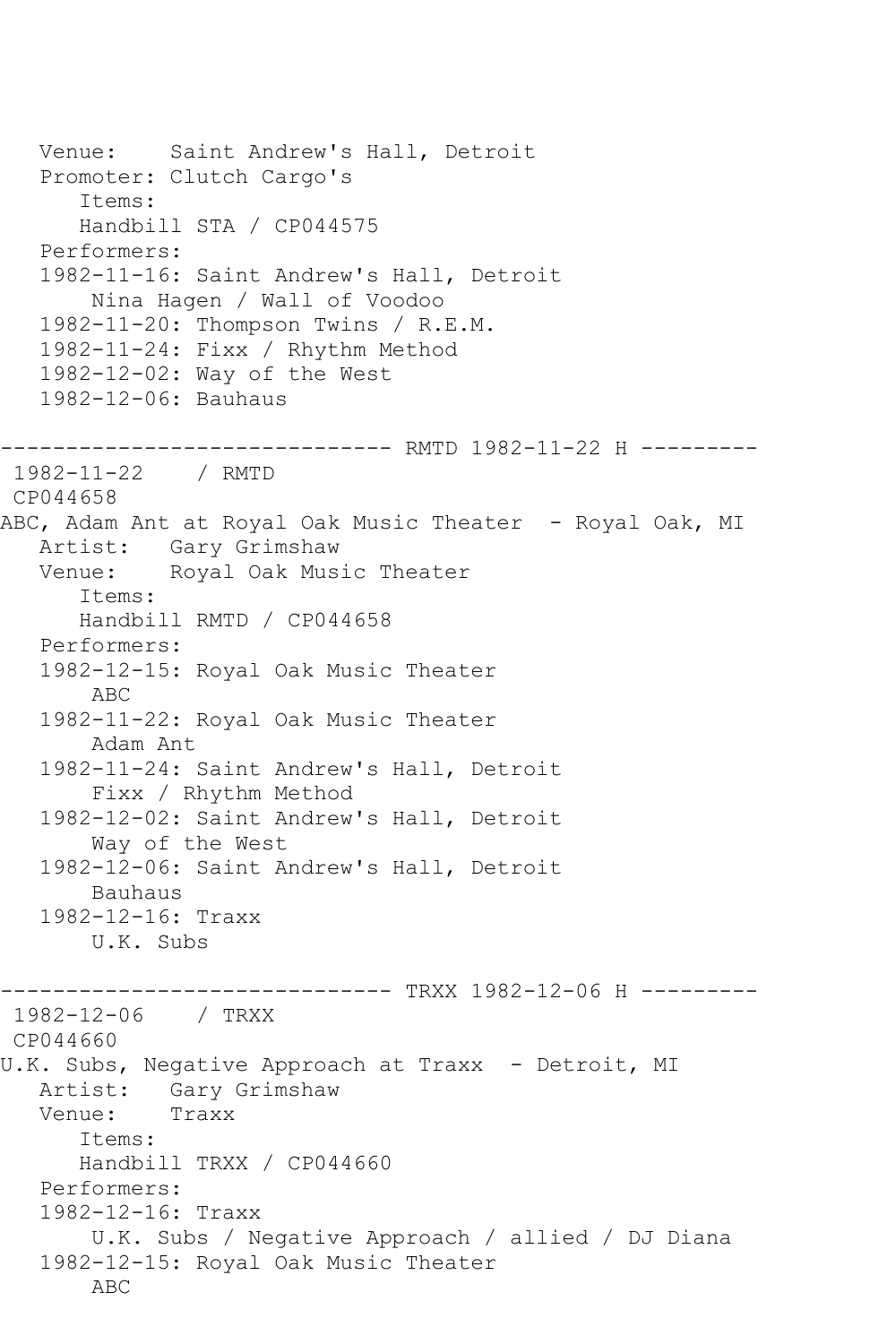```
 1982-12-06: Saint Andrew's Hall, Detroit
        Rhythm Method / Our Daughter's Wedding
   1982-12-18: Saint Andrew's Hall, Detroit
                     ---------- STA 1982-12-10 H ---------
1982-12-10 / STA 
CP044657
DJ Diana, Was (not Was) at St. Andrew's Hall - Detroit, MI
   Artist: Gary Grimshaw
   Venue: Saint Andrew's Hall, Detroit
   Promoter: Clutch Cargo's
       Items:
      Handbill STA / CP044657
   Performers:
   1982-12-10: Saint Andrew's Hall, Detroit
        DJ Diana / Was (not Was) / Sweet Pea Atkinson
   1982-12-11: Our Daughter's Wedding
   1982-12-15: Royal Oak Music Theater
        ABC
   1982-12-16: Traxx
        U.K. Subs
   1982-12-18: Rhythm Method
         ------------------------------ *-4.191 1983-03-11 P-1 ---------
1983-03-11 / * 4.191
CP006185 / CP01434
Urbations, Flying Tigers at St. Andrew's Hall - Detroit, MI
   Notes: This item appears in the Art of Rock book, plate no. 4.191
   Private Notes: Grimshaw
      Event: In Dance/Concert: Sound of Detroit '83
   Artist: Gary Grimshaw
   Venue: Saint Andrew's Hall, Detroit
   Promoter: Book: Art of Rock
       Items:
      Original poster *-4.191 Edition 1 / CP006185 / CP01434 (16 x 
21-1/2)
        AORPlate: 4.191 
       Postcard *-4.191 Edition 1 / CP010204 / CS05298
         AORPlate: 4.191 
        *-4.191 / CP002089 / 2079
         AORPlate: 4.191 
        *-4.191 / CP010123 / CS05217
        AORPlate: 4.191 
        *-4.191 / CP018588 / THJME0086
         AORPlate: 4.191 
   Performers:
```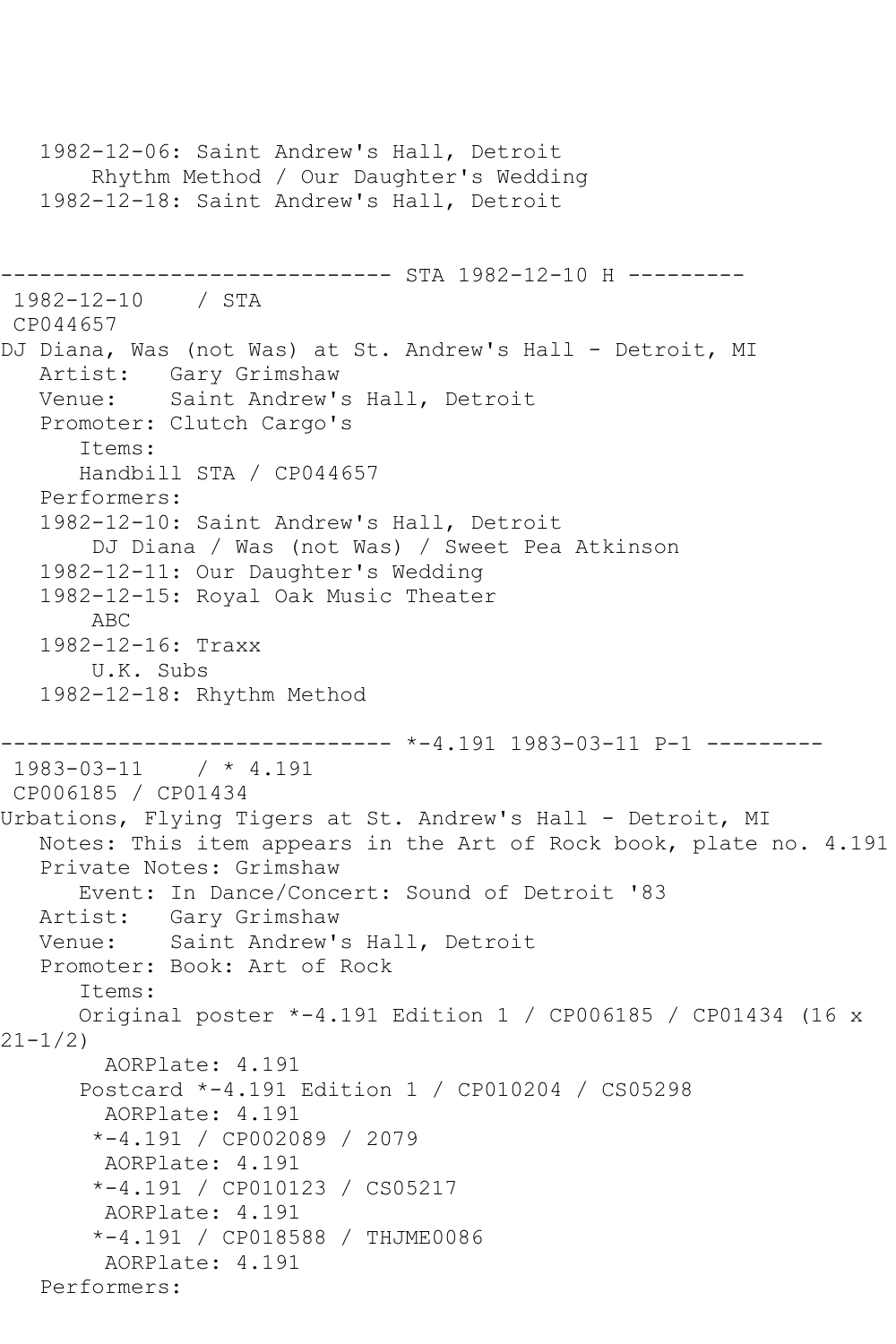1983-03-11 1983-03-08: Saint Andrew's Hall, Detroit Urbations / Flying Tigers / Stever Danger's / High Voltage 1983-03-18: Onyxz / Rough Cut / Cherubim 1983-03-25: Slk / Changing Bodies / Non Fiction 1983-04-01: Black Market / Finnz / Lifters 1983-04-08: Roomates / Samaritans / Tiddes 1983-04-22: Buddy Guy / Junior Wells / Willie D. Warren / Brush Street Band ------------------------------ 1983-04-03 P --------- 1983-04-03 / CP045995 / CP045995 Urbations at Butchs [Ferndale, MI] Artist: Frank Bach<br>Venue: Butchs Venue: Items: Original poster / CP045995 / CP045995 Notes: Photo by Bob Dion Performers: 1983-04-03: Butchs Urbations 1983-04-04 1983-04-05: Nightclub Urbations 1983-04-11: Saint Andrew's Hall, Detroit Urbations 1983-04-12: Private party Urbations 1983-04-13: (not found) Urbations 1983-04-18 1983-04-19: Alvins Finer Urbations 1983-04-20: Cobb's Corner Urbations 1983-04-23: Ricks Urbations 1983-04-25 1983-04-26: Joe's Star Lounge Urbations 1983-04-27: Cobb's Corner Urbations 1983-04-28: Second Chance Urbations 1983-04-31: Ricks Urbations ------------------------------ STA 1983-05-20 P-1 --------- 1983-05-20 / STA CP006186 / CP01435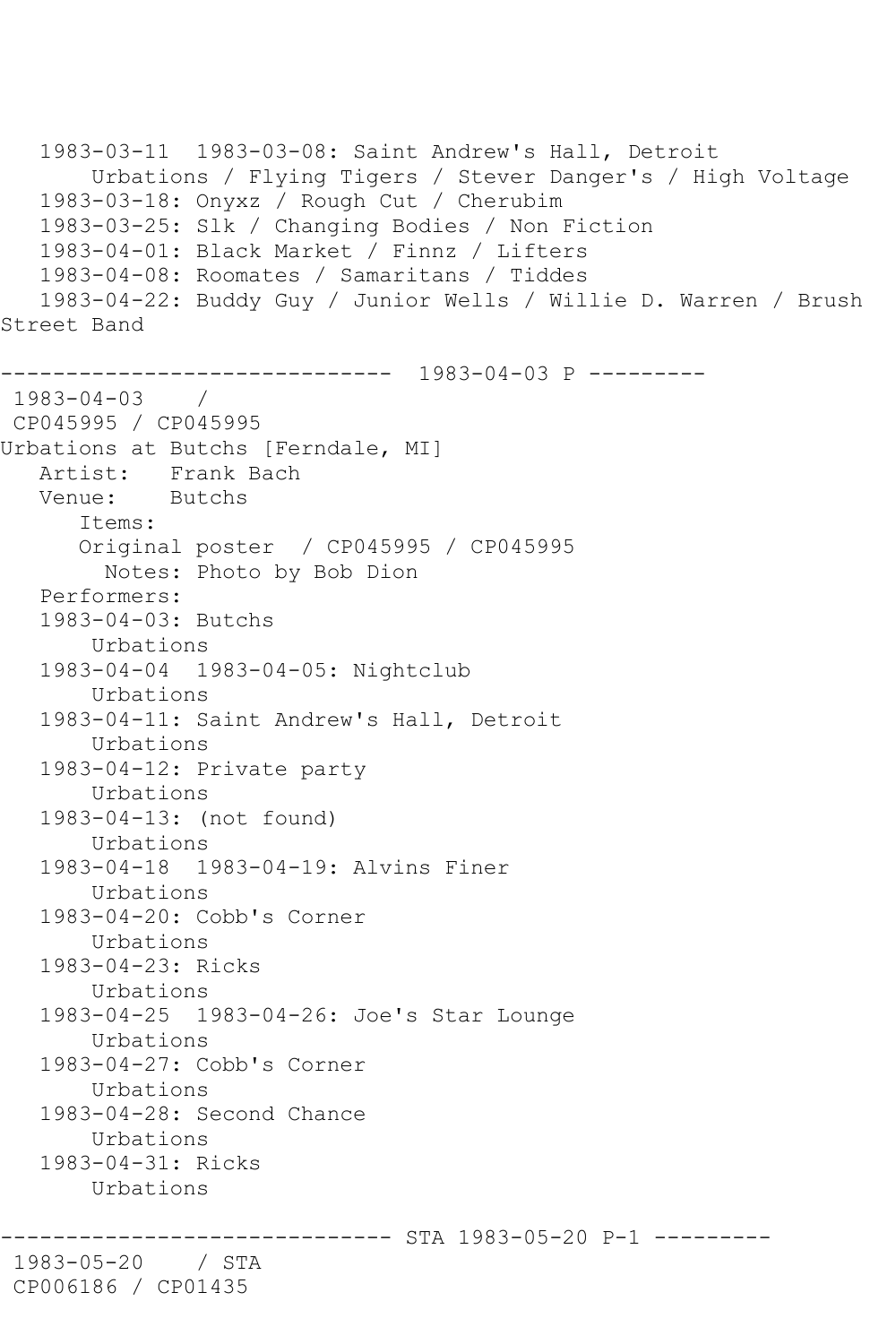Motor City Mutants, Flying Tigers at Saint Andrew's Hall, Detroit - Detroit, MI Private Notes: Grimshaw Artist: Gary Grimshaw<br>Venue: Saint Andrew' Saint Andrew's Hall, Detroit Items: Original poster STA Edition 1 / CP006186 / CP01435 Handbill STA / Postcard STA Edition 1 / CP010124 / CS05218 STA / CP010205 / CS05299 STA / CP018589 / THJME0087 Performers: 1983-05-20: Saint Andrew's Hall, Detroit Motor City Mutants / Flying Tigers / Boys with Toys 1983-06-03: Urbations / Changing Bodies 1983-06-17: Natasha / Cadillac Kidz / Crowd 1983-07-01: Polish Muslims / Urbations / Something American / Excadu ------------------------------ STA 1983-06-18 P --------- 1983-06-18 / STA CP044000 / CP044000 Rhythm Corps at Saint Andrews Hall Artist: Gary Grimshaw Venue: Saint Andrew's Hall, Detroit Promoter: Transcity recording artists Items: Original poster STA / CP044000 / CP044000 Performers: 1983-06-18: Saint Andrew's Hall, Detroit Rhythm Corps ------------------------------ 1983-06-24 P --------- 1983-06-24 / Stevie Ray Vaughan, S.L.K. at Saint Andrew's Hall, Detroit -Detroit, MI Venue: Saint Andrew's Hall, Detroit Promoter: Clutch Cargo's Items: Original poster / Performers: 1983-06-24: Saint Andrew's Hall, Detroit Stevie Ray Vaughan / S.L.K. ------------------------------ 1983-06-24 P --------- 1983-06-24 /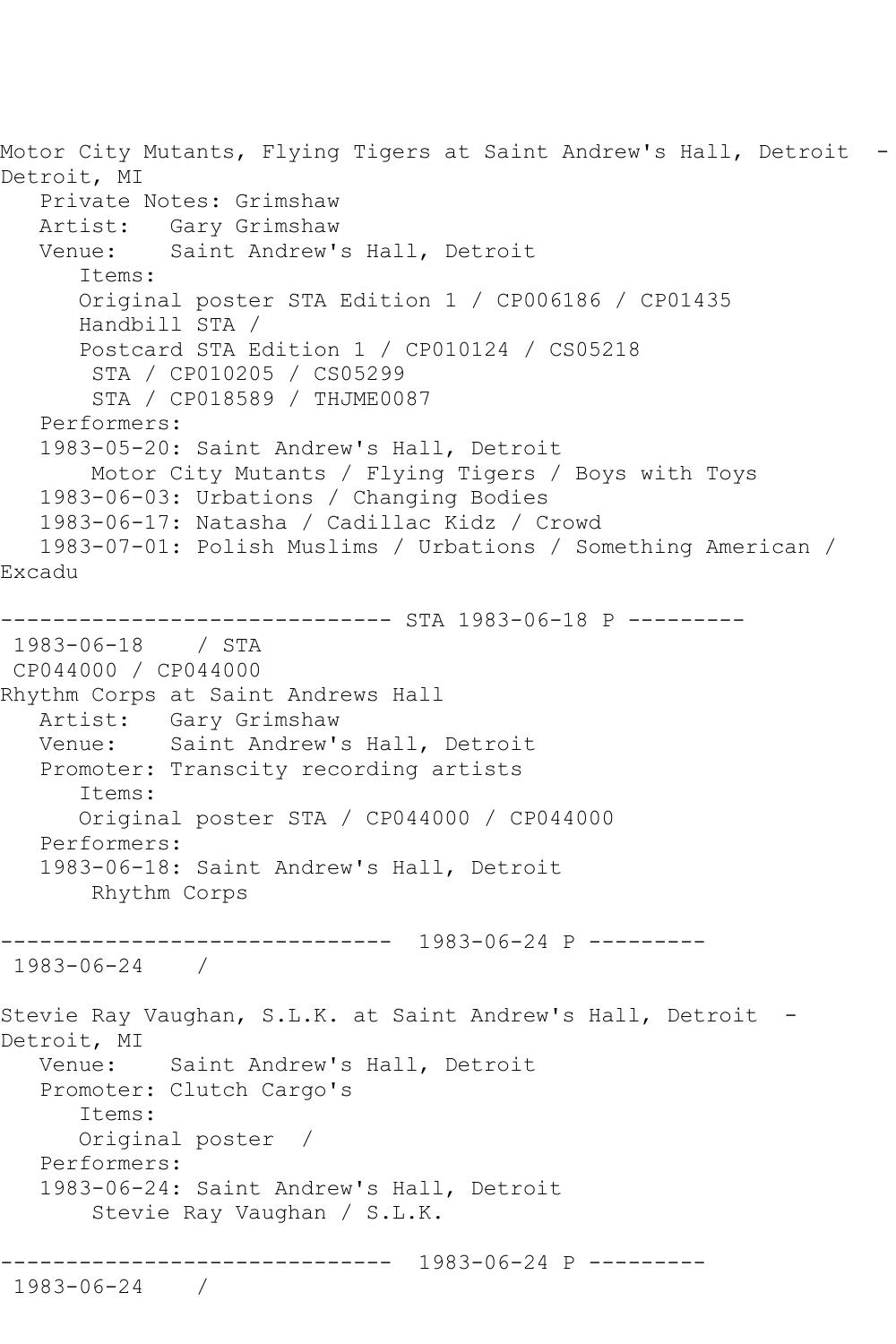CP060879 / CP060879 Stevie Ray Vaughan, S.L.K. at Saint Andrew's Hall Benefit: Bowie's Let's Dance Lead Guitar Player Artist: Gary Grimshaw<br>Venue: Saint Andrew' Saint Andrew's Hall Items: Original poster / CP060879 / CP060879 (8-1/2 x 11) Performers: 1983-06-24: Saint Andrew's Hall Stevie Ray Vaughan / S.L.K. ------------------------------ STA 1983-07-01 H --------- 1983-07-01 / STA CP044693 Polish Muslims, Urbations at St. Andrew's Hall - Detroit, MI Venue: Saint Andrew's Hall, Detroit Items: Handbill STA / CP044693 Performers: 1983-07-01: Saint Andrew's Hall, Detroit Polish Muslims / Urbations / Something American 1983-07-22: What Jane Shared / What If Thinking / Savoire Faire 1983-07-24: Commander Cody / Urbations 1983-07-31: Slk / Pulsations / Changing Bodies 1983-08-05: Koko Taylor / Juanita Mccray 1983-08-19: Roostertail Bo Diddley ------------------------------ STA 1983-07-02 H --------- 1983-07-02 / STA CP044674 New Order, REM at St. Andrew's Hall - Detroit, MI Artist: Gary Grimshaw<br>Venue: Saint Andrew' Saint Andrew's Hall, Detroit Promoter: Ceremony Productions Items: Handbill STA / CP044674 Performers: 1983-07-02: Saint Andrew's Hall, Detroit Clutch Cargo's New Order 1983-07-08: R.E.M. 1983-07-15: UB40 1983-07-17: Eddy Grant 1983-07-25: DJ Diana 1983-07-30: DJ Diana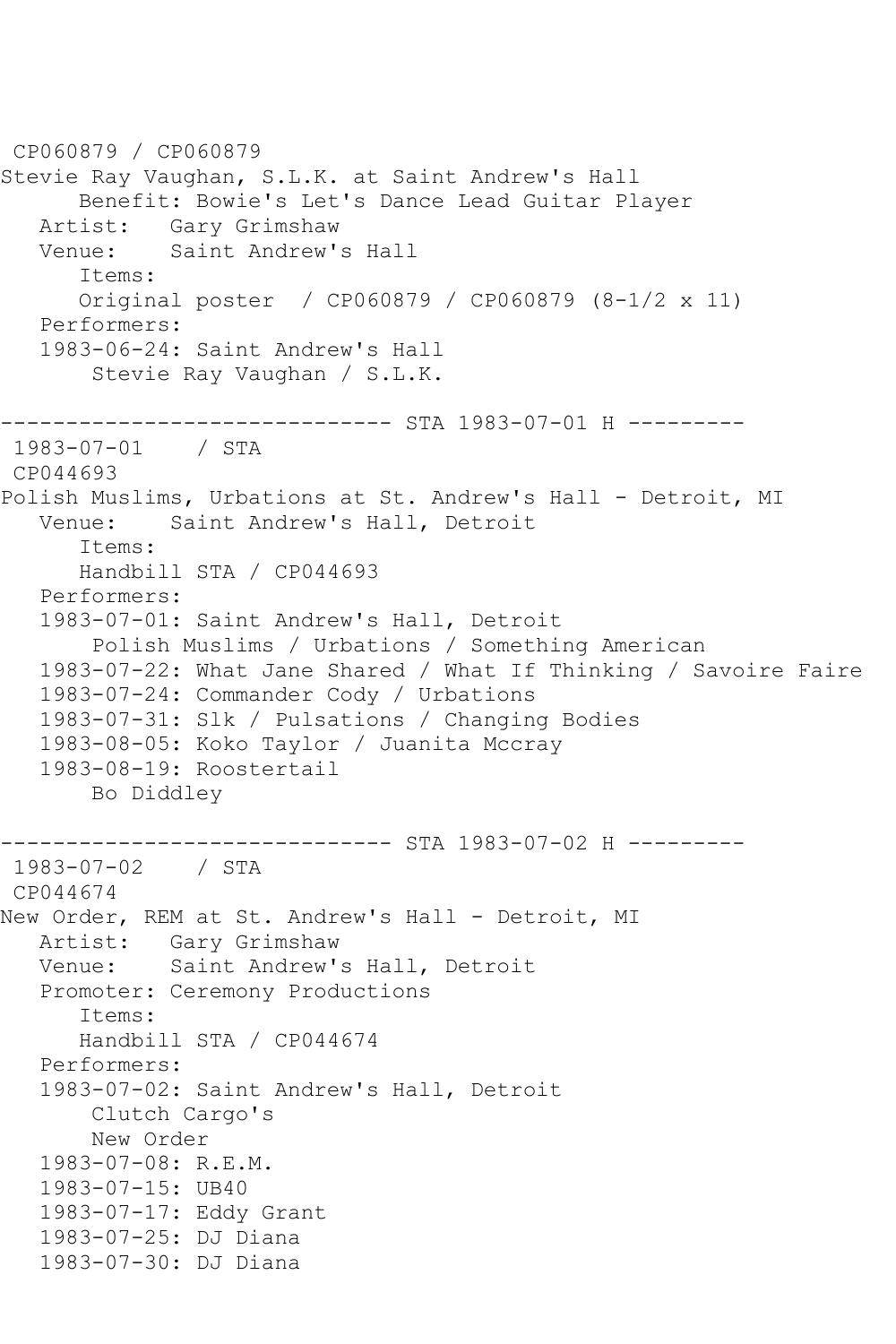------------------------------ STA 1983-07-08 P-1 --------- 1983-07-08 / STA CP018758 / THJME0261 R.E.M. at Saint Andrew's Hall, Detroit [Detroit, MI] Artist: Gary Grimshaw Venue: Saint Andrew's Hall, Detroit Items: Original poster STA Edition 1 / CP018758 / THJME0261 Performers: 1983-07-08: Saint Andrew's Hall, Detroit R.E.M. ------------------------------ 1983-10-01 P --------- 1983-10-01 / CP045961 / CP045961 Flying Tigers, Scott Morgan at Ranch [Detroit, MI] Venue: Ranch Promoter: John Sinclair Items: Original poster / CP045961 / CP045961 Performers: 1983-10-01: Ranch Flying Tigers 1983-10-06: (not found) Flying Tigers 1983-10-07 1983-10-08: Ricks Flying Tigers 1983-10-13: (not found) Flying Tigers 1983-10-19: Traxx Flying Tigers 1983-10-20: (not found) Flying Tigers 1983-10-25: Second Chance Flying Tigers / Scott Morgan 1983-10-27: (not found) Flying Tigers 1983-10-28: U Club Flying Tigers 1983-10-29: Saint Andrew's Hall, Detroit Flying Tigers ---------------- STA 1983-10-07 P ---------1983-10-07 / STA CP044042 / CP044042 Oliver Lake, Jump Up at Saint Andrews Hall Artist: Gary Grimshaw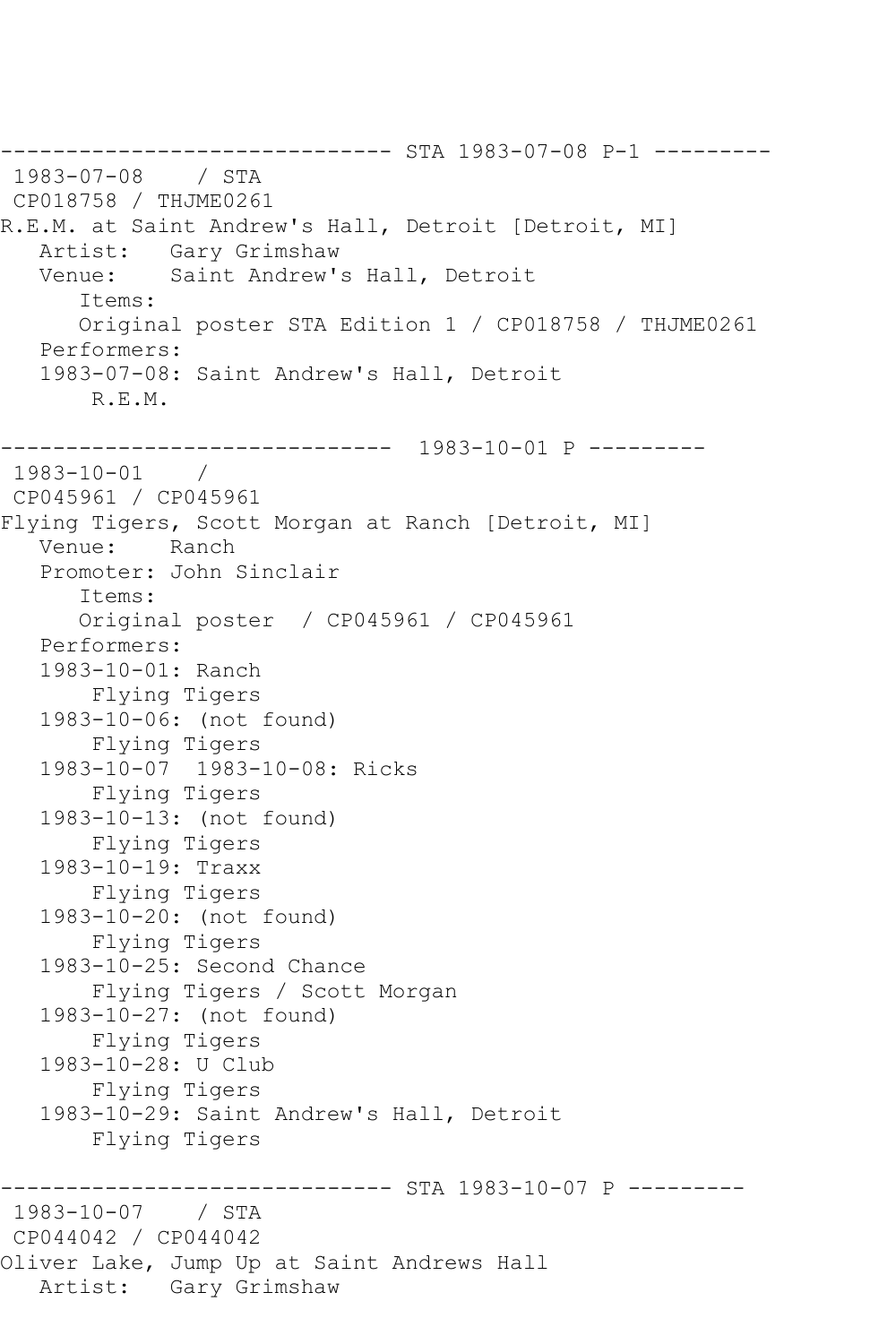```
 Venue: Saint Andrew's Hall, Detroit
   Promoter: MSA
       Items:
      Original poster STA / CP044042 / CP044042
   Performers:
   1983-10-07: Saint Andrew's Hall, Detroit
        Oliver Lake / Jump Up / I Tal
   1983-10-22: Saint Andrew's Hall, Detroit
        Leone Thomas / Wendell Harrison / Sun Messengers
------------------------------ STA 1983-10-14 H ---------
1983-10-14 / STA 
CP044567
Howard Devoto's Luxuria, DJ Diana at St. Andrew's Hall - Detroit, MI
   Artist: Gary Grimshaw
   Venue: Saint Andrew's Hall, Detroit
   Promoter: Ceremony Productions
       Items:
      Handbill STA / CP044567
   Performers:
   1983-10-14: Saint Andrew's Hall, Detroit
       Howard Devoto's Luxuria / DJ Diana
   1983-10-21: Shakin' Pyramids
   1983-10-28: X
   1983-11-04: Cramps
   1983-11-19: Lords of the New Church
   ------------------------------ STA 1983-11-04 H ---------
1983-11-04 / STA 
CP044163
Men Without Hats, DJ Diana at St. Andrew's Hall - Detroit, MI
   Artist: Gary Grimshaw
   Venue: Saint Andrew's Hall, Detroit
   Promoter: Clutch Cargo's
       Items:
      Handbill STA / CP044163
      Handbill STA / CP013975 / MAH100
   Performers:
   1983-11-09: Saint Andrew's Hall, Detroit
        Men Without Hats / DJ Diana
   1983-11-04: Cramps
   1983-11-17: Juluka
   1983-11-18: Kissing the Pink
   1983-11-19: Lords of the New Church
   1983-11-28: Big Country
                -------------- STA 1983-11-17 P ----------
```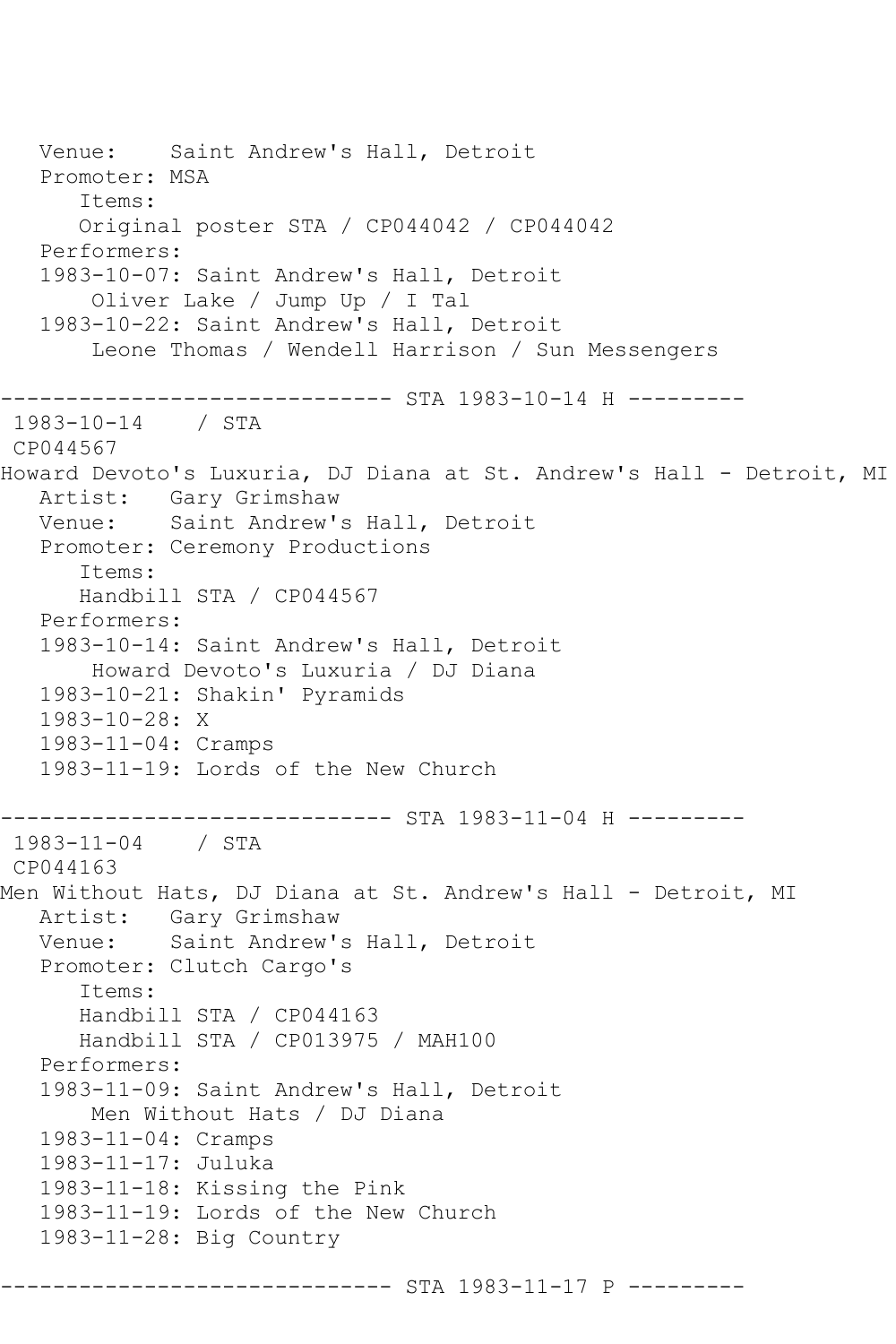1983-11-17 / STA CP044038 / CP044038 Juluka, Kissing the Pink at Saint Andrews Hall Artist: Gary Grimshaw<br>Venue: Saint Andrew' Saint Andrew's Hall, Detroit Promoter: Warner Brothers Items: Original poster STA / CP044038 / CP044038 Performers: 1983-11-17: Saint Andrew's Hall, Detroit Juluka 1983-11-18: Saint Andrew's Hall, Detroit Kissing the Pink 1983-11-19: Saint Andrew's Hall, Detroit Lords of the New Church 1983-11-23: Saint Andrew's Hall, Detroit Green on Red 1983-11-28: Saint Andrew's Hall, Detroit Big Country ------------------------------ STA 1983-11-23 P --------- 1983-11-23 / STA CP044016 / CP044016 Green on Red, Big County at Saint Andrews Hall Artist: Gary Grimshaw<br>Venue: Saint Andrew' Saint Andrew's Hall, Detroit Promoter: Slash Recording Artists Items: Original poster STA / CP044016 / CP044016 Performers: 1983-11-23: Saint Andrew's Hall, Detroit Green on Red 1983-11-28: Saint Andrew's Hall, Detroit Big Country ------------------------------ STA 1983-11-23 P --------- 1983-11-23 / STA CP044037 / CP044037 Green on Red, Big Country at Saint Andrews Hall Artist: Gary Grimshaw Venue: Saint Andrew's Hall, Detroit Promoter: Slash Recording Artists Items: Original poster STA / CP044037 / CP044037 Performers: 1983-11-23: Saint Andrew's Hall, Detroit Green on Red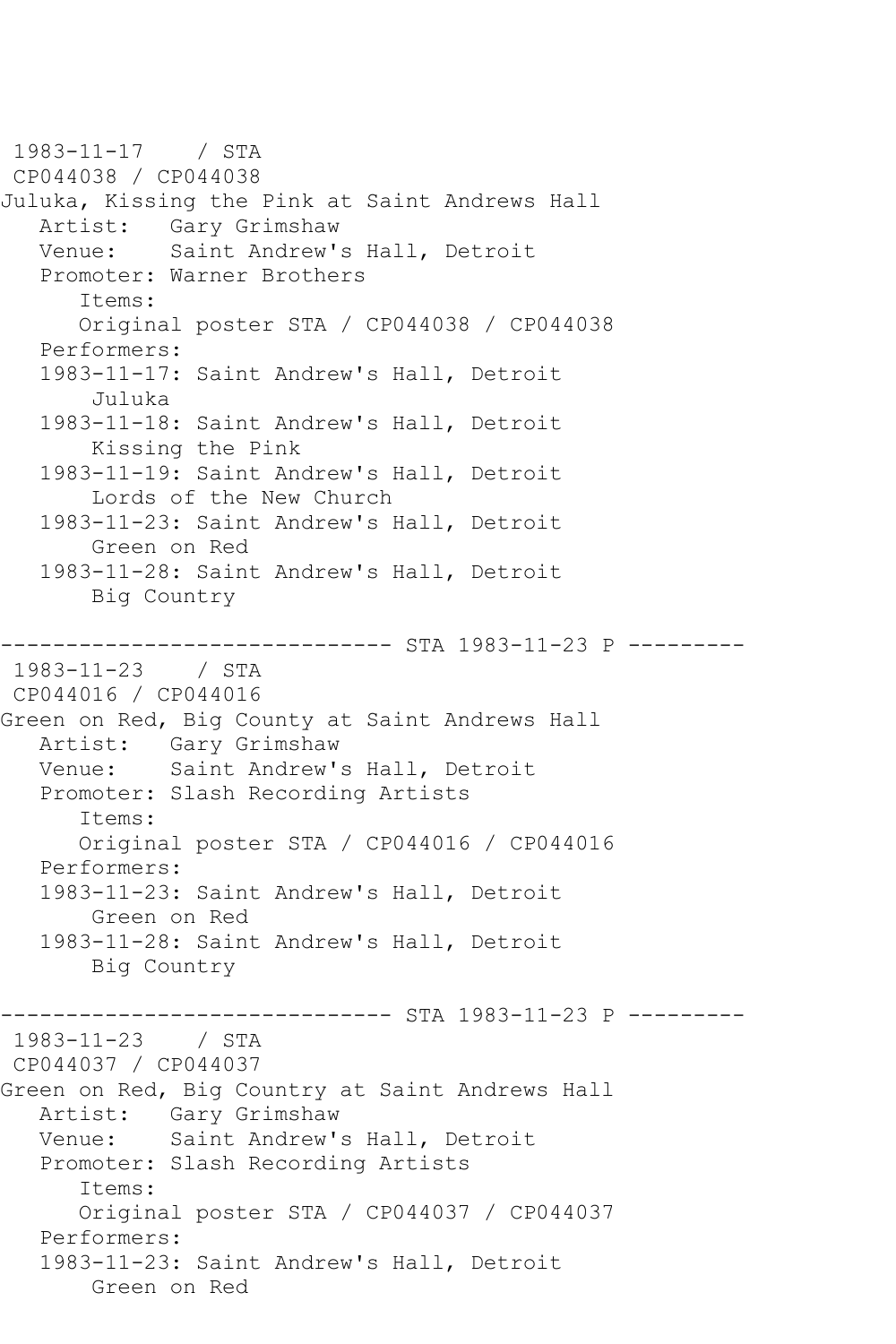1983-11-28: Saint Andrew's Hall, Detroit Big Country ------------------------------ STA 1983-12-30 H --------- 1983-12-30 / STA CP044565 DJ Diana, Elvis Brothers at St. Andrew's Hall - Detroit, MI Artist: Gary Grimshaw Venue: Saint Andrew's Hall, Detroit Promoter: Clutch Cargo's Items: Handbill STA / CP044565 Performers: 1983-12-30: Saint Andrew's Hall, Detroit DJ Diana / Elvis Brothers 1984-01-07: Mikey Dread ------------------------------ STA 1983-12-31 H --------- 1983-12-31 / STA CP044566 DJ Diana, Figures On A Beach at St. Andrew's Hall - Detroit, MI Artist: Gary Grimshaw Venue: Saint Andrew's Hall, Detroit Promoter: Ceremony Productions Items: Handbill STA / CP044566 Performers: 1983-12-31: Saint Andrew's Hall, Detroit DJ Diana / Figures On A Beach / What Jane Shared / Factual / DJ Mike Halloran ------------------------------ STA 1984-01-28 P-1 --------- 1984-01-28 / STA CP010201 / CS05295 Sun Ra and his Cosmo Ambassadors, Sun Messengers at St. Andrew's Hall - Detroit, MI Venue: Saint Andrew's Hall, Detroit Items: Original poster STA Edition 1 / CP010201 / CS05295 Performers: 1984-01-28: Saint Andrew's Hall, Detroit Sun Ra and his Arkestra / Sun Messengers ------------------------------ STA 1984-01-28 P-1 --------- 1984-01-28 / STA CP010216 / CS05310 Sun Ra, Sun Messengers at St. Andrew's Hall - Detroit, MI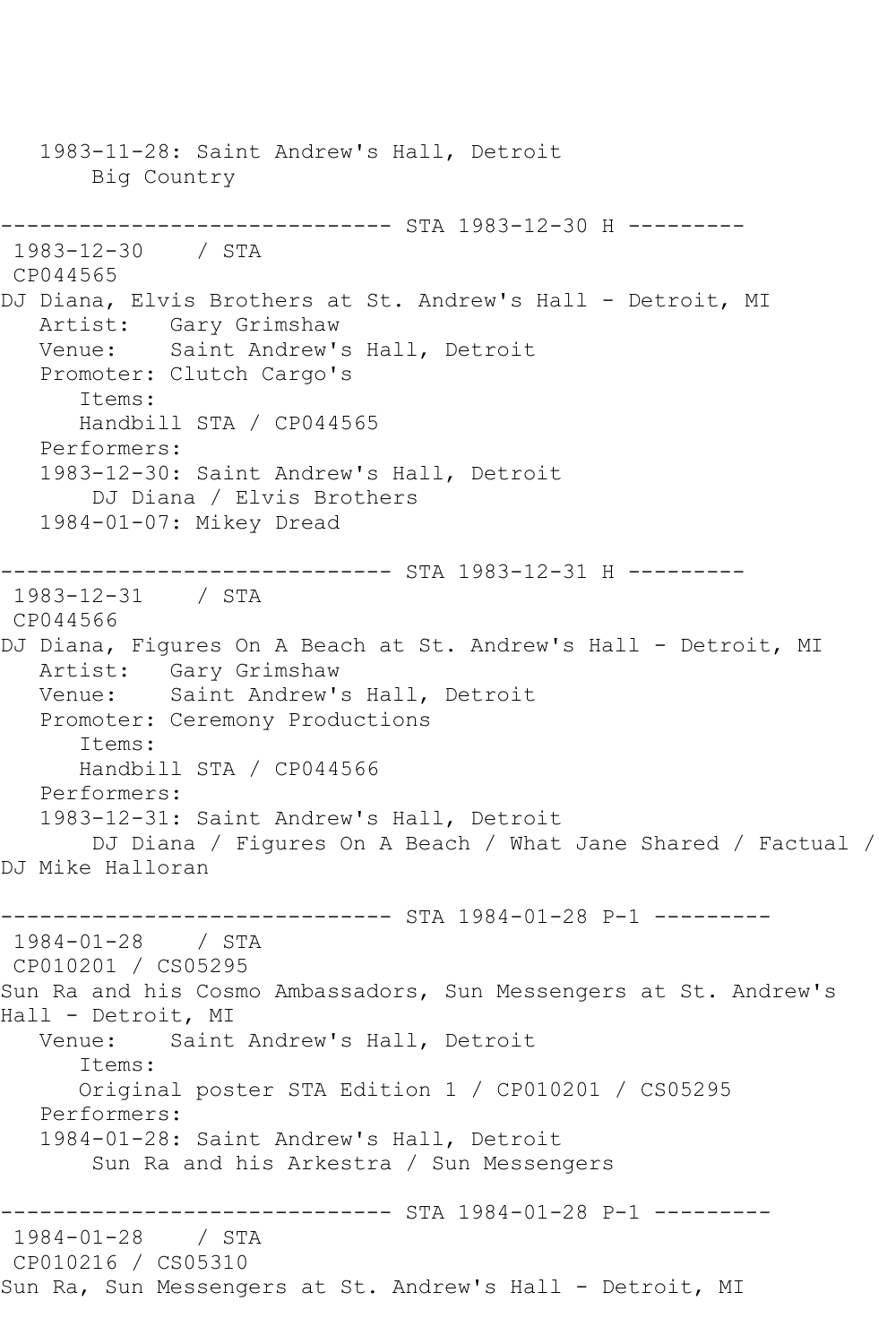Venue: Saint Andrew's Hall, Detroit Items: Original poster STA Edition 1 / CP010216 / CS05310 Performers: 1984-01-28 1984-02-11: Saint Andrew's Hall, Detroit Sun Ra and his Arkestra / Sun Messengers / Urbations / Americats ------------------- STA 1984-03-08 H ---------1984-03-08 / STA CP044158 Michael Schenker Group, Seduce at St. Andrew's Hall - Detroit, MI Artist: Gary Grimshaw Venue: Saint Andrew's Hall, Detroit Promoter: Clutch Cargo's Items: Handbill STA / CP044158 Performers: 1984-03-08: Saint Andrew's Hall, Detroit Michael Schenker Group / Seduce / DJ Rick Berry ------------------- STA 1984-03-08 P ---------1984-03-08 / STA CP044136 / CP044136 MSG, Michael Schenker Group at Saint Andrews Hall Artist: Gary Grimshaw Venue: Saint Andrew's Hall, Detroit Promoter: Chrysalis recording artists Items: Original poster STA / CP044136 / CP044136 Performers: 1984-03-08: Saint Andrew's Hall, Detroit MSG / Michael Schenker Group / Seduce / DJ Rick Headbanging Berry ------------------------------ STA 1984-03-31 H --------- 1984-03-31 / STA CP044160 Simple Minds, DJ Diana at St. Andrew's Hall - Detroit, MI Artist: Gary Grimshaw Venue: Saint Andrew's Hall, Detroit Promoter: Clutch Cargo's Items: Handbill STA / CP044160 Performers: 1984-03-31: Saint Andrew's Hall, Detroit Simple Minds / DJ Diana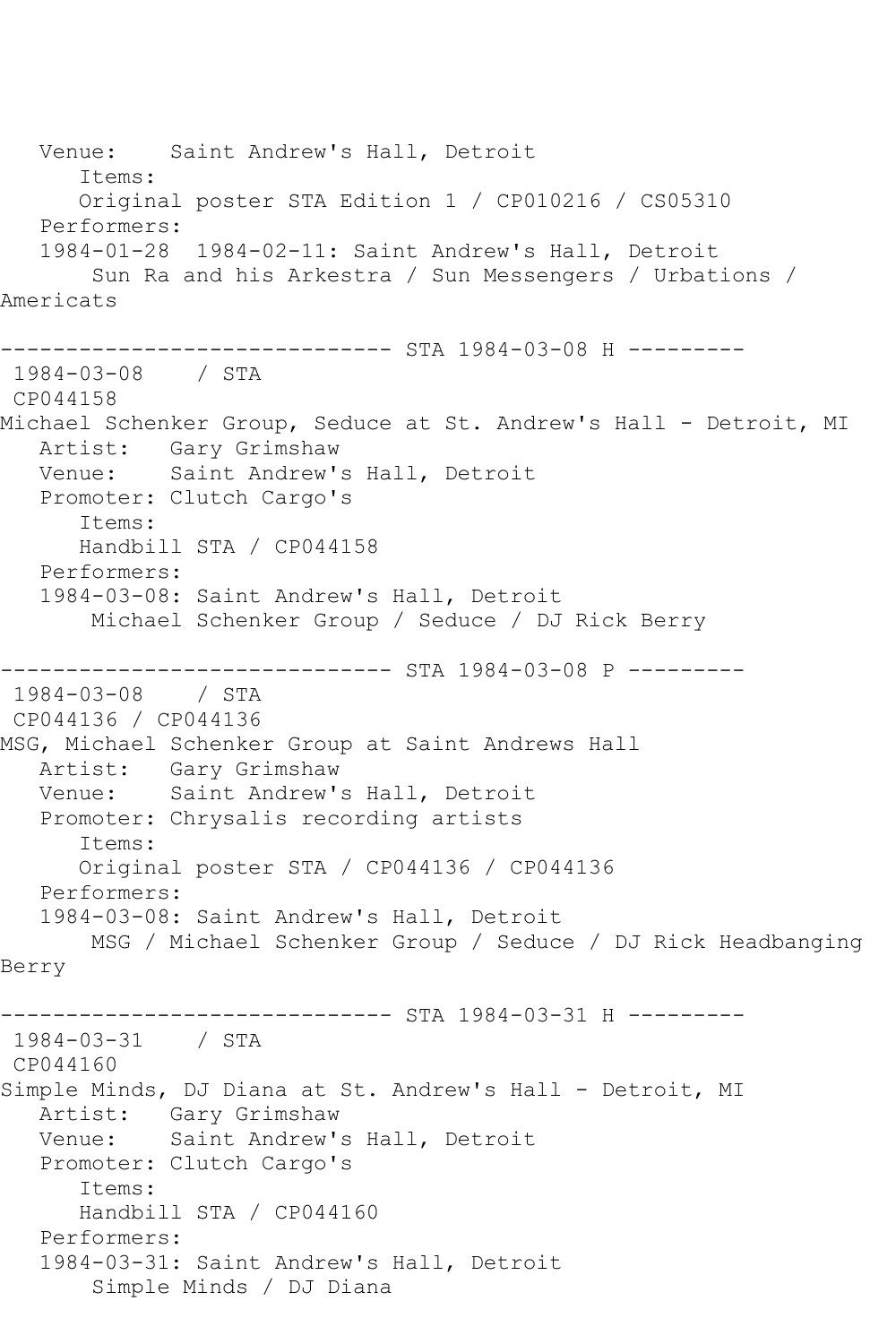------------------------------ STA 1984-03-31 P --------- 1984-03-31 / STA CP044040 / CP044040 Simple Minds at Saint Andrews Hall Artist: Gary Grimshaw<br>Venue: Saint Andrew's Saint Andrew's Hall, Detroit Items: Original poster STA / CP044040 / CP044040 Performers: 1984-03-31: Saint Andrew's Hall, Detroit Simple Minds ------------------------------ STA 1984-04-07 H --------- 1984-04-07 / STA CP044161 Rhythm Corps, DJ Diana at St. Andrew's Hall - Detroit, MI Artist: Gary Grimshaw Venue: Saint Andrew's Hall, Detroit Promoter: Ceremony Productions Items: Handbill STA / CP044161 Performers: 1984-04-07: Saint Andrew's Hall, Detroit Rhythm Corps / DJ Diana ------------------------------ 1984-04-14 P --------- 1984-04-14 / CP060828 / CP060828 Marvin Gaye Memorial Tour Artist: Gary Grimshaw Venue: B'Stilla Promoter: Morda Sinclair and Associates Items: Original poster / CP060828 / CP060828 (3-1/2 x 8-1/2) Performers: 1984-04-14: B'Stilla Urbations 1984-02-20 1984-04-21: Joe's Star Lounge 1984-02-27 1984-02-28: Alvin's Twilite Bar 1984-04-29: B'Stilla 1984-05-04: B'Stilla 1984-05-05: Central Michigan University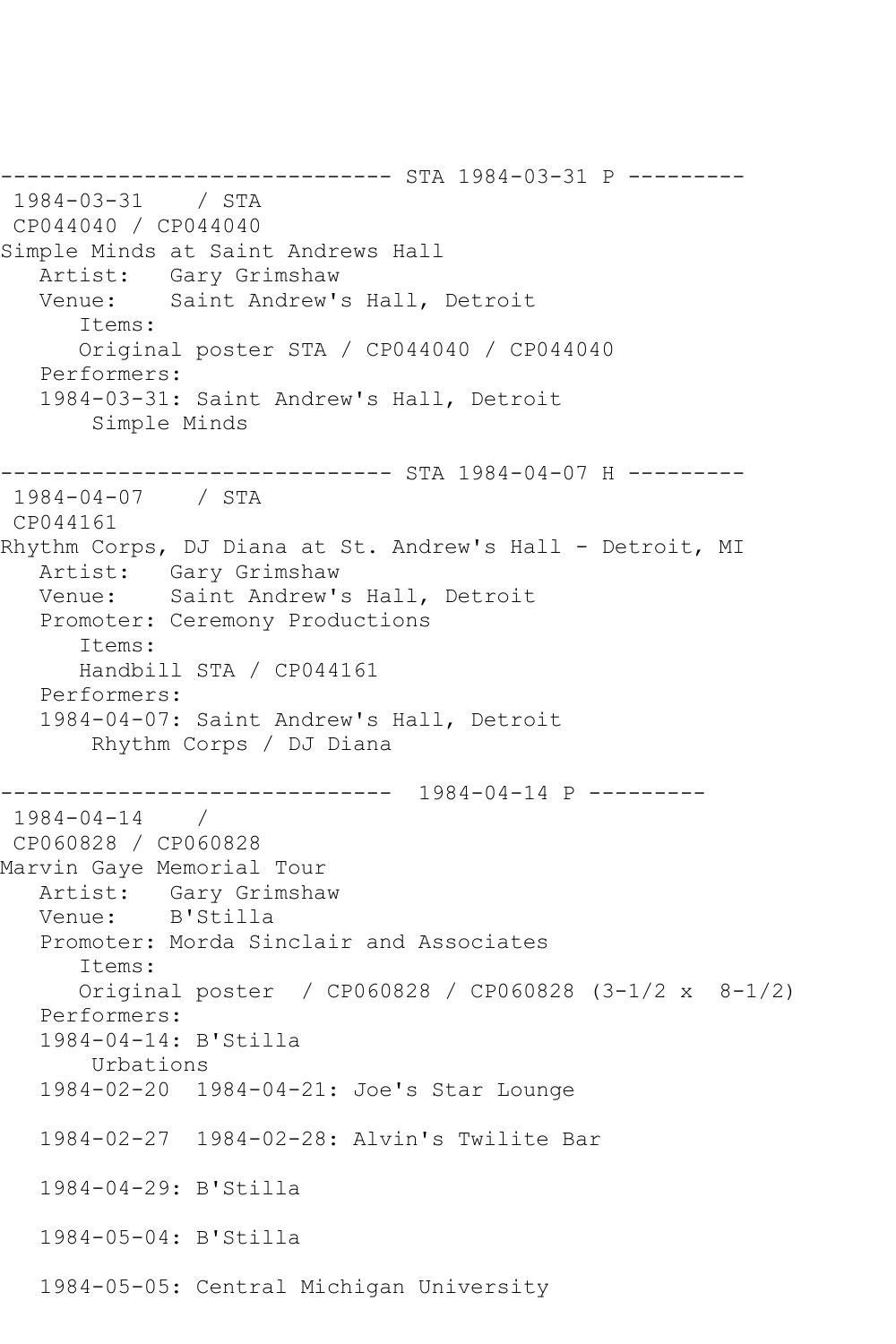1984-05-05: Tom's Foolery 1984-05-11 1984-05-12: Joe's Star Lounge 1984-05-18: B'Stilla 1984-05-19: Greenhills School Prom 1984-05-20: Alma College 1984-05-24 1984-05-25: Rick's 1984-05-26: Saint Andrew's Hall 1984-05-27: B'Stilla 1984-05-31: Club Soda 1984-06-01 1984-06-02: Rick's ------------------------------ STA 1984-04-16 H --------- 1984-04-16 / STA CP044162 Sisters of Mercy at St. Andrew's Hall - Detroit, MI Artist: Gary Grimshaw Venue: Saint Andrew's Hall, Detroit Promoter: Clutch Cargo's Items: Handbill STA / CP044162 Performers: 1984-04-16: Saint Andrew's Hall, Detroit Sisters of Mercy ------------------------------ STA 1984-05-08 H --------- 1984-05-08 / STA CP044573 Bill Nelson, DJ Diana at St. Andrew's Hall - Detroit, MI Artist: Gary Grimshaw Venue: Saint Andrew's Hall, Detroit Promoter: Ceremony Productions Items: Handbill STA / CP044573 Performers: 1984-05-08: Saint Andrew's Hall, Detroit Bill Nelson / DJ Diana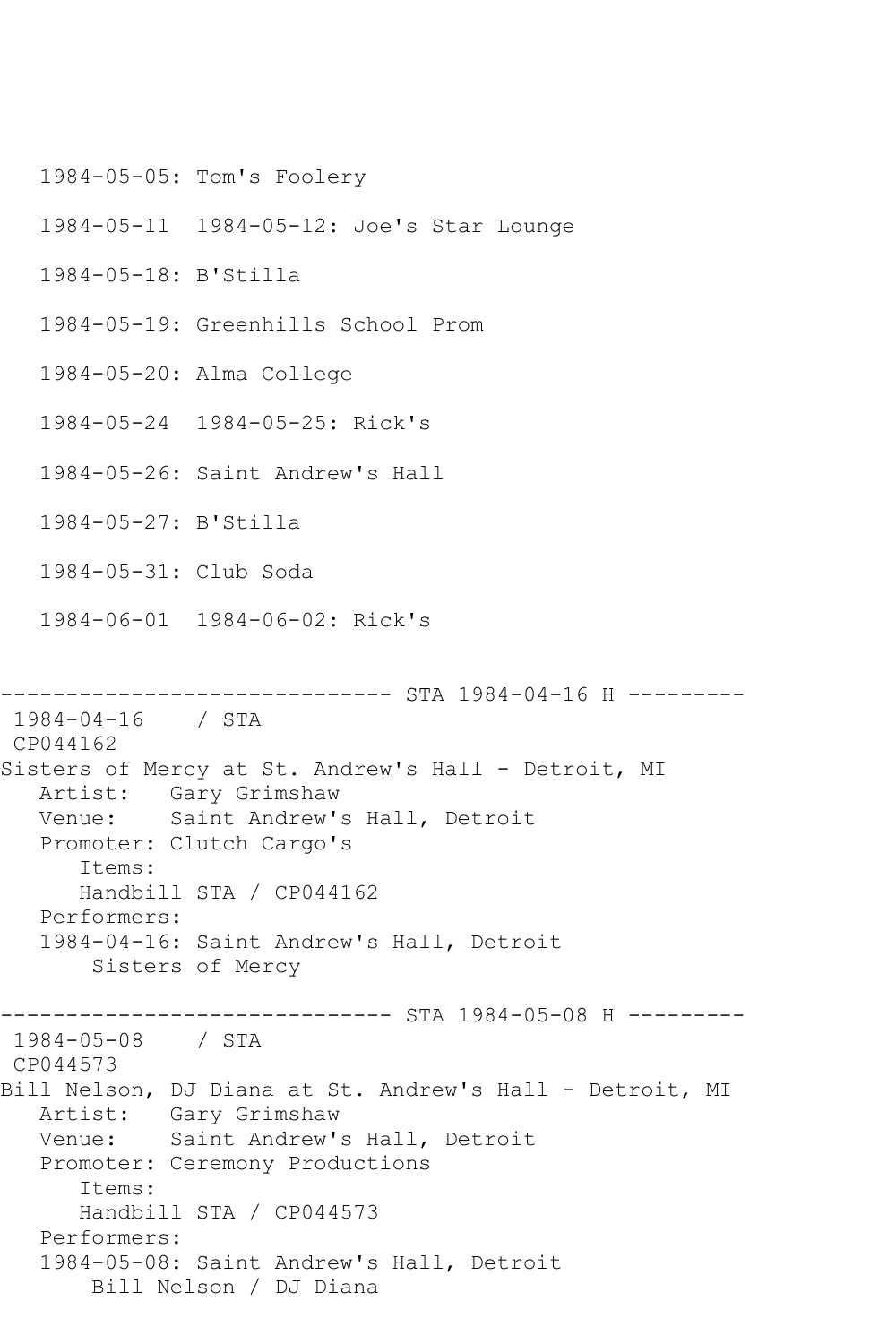------------------------------ STA 1984-05-08 P --------- 1984-05-08 / STA CP044039 / CP044039 Wire Train at Saint Andrews Hall Artist: Gary Grimshaw Venue: Saint Andrew's Hall, Detroit Promoter: 415 recording artists Items: Original poster STA / CP044039 / CP044039 Performers: 1984-05-08: Saint Andrew's Hall, Detroit Wire Train ------------------------------ 1984-05-12 P --------- 1984-05-12 / CP060814 Cramps at Saint Andrew's Hall Benefit: DJ Dianna Video Artist: Gary Grimshaw<br>Venue: Saint Andrew' Saint Andrew's Hall Promoter: Ceremony Presents / Clutch Cargo's Items: Original poster / CP060814 / CP060814 (5-1/2 x 8-1/2) Performers: 1984-05-12: Saint Andrew's Hall Cramps ------------------------------ STA 1984-05-18 P --------- 1984-05-18 / STA CP044085 / CP044085 Wire Train at Saint Andrews Hall Artist: Gary Grimshaw<br>Venue: Saint Andrew' Saint Andrew's Hall, Detroit Promoter: 415 recording artists Items: Original poster STA / CP044085 / CP044085 Performers: 1984-05-18: Saint Andrew's Hall, Detroit Wire Train ------------------------------ STA 1984-05-25 H --------- 1984-05-25 / STA CP044664 Thomas Dolby, DJ Diana at St. Andrew's Hall - Detroit, MI Event: Thomas Dolby Video Party Artist: Gary Grimshaw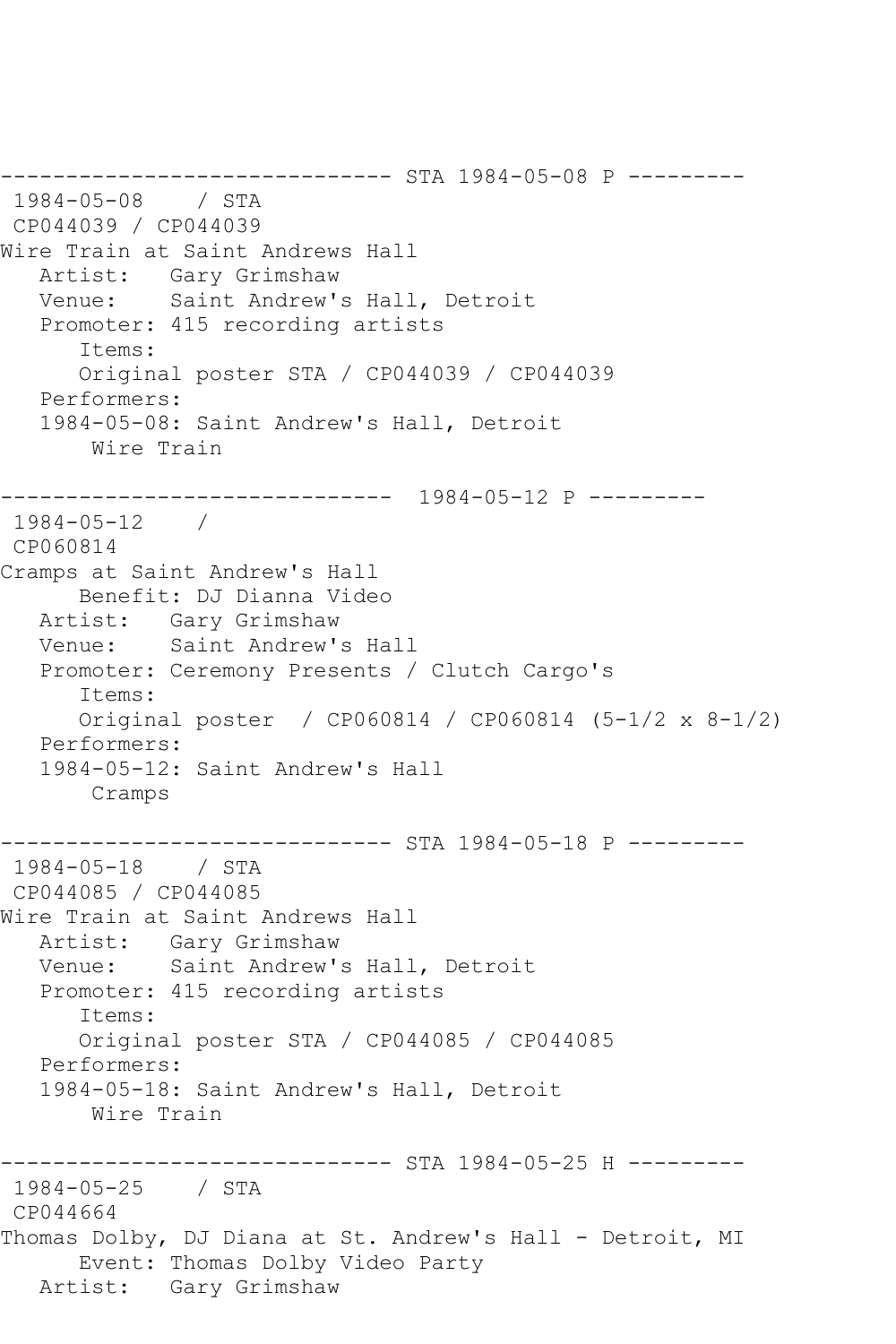```
 Venue: Saint Andrew's Hall, Detroit
   Promoter: Ceremony Productions
       Items:
      Handbill STA / CP044664
   Performers:
   1984-05-25: Saint Andrew's Hall, Detroit
        Thomas Dolby / DJ Diana
   1984-06-08: Michigan Theater
        Clutch Cargo's
        Simple Minds / China Crisis
   ------------------------------ STA 1984-05-26 P ---------
1984-05-26 / STA 
CP044006 / CP044006
Urbations, What If Thinking at Saint Andrews Hall
   Artist: Gary Grimshaw
   Venue: Saint Andrew's Hall, Detroit
   Promoter: MSA
       Items:
      Original poster STA / CP044006 / CP044006
   Performers:
   1984-05-26: Saint Andrew's Hall, Detroit
       Urbations / What If Thinking
          ------------------------------ STA 1984-05-31 P ---------
1984-05-31 / STA 
CP044023 / CP044023
Grandmaster Flash, Kid Creole at Saint Andrews Hall
   Artist: Gary Grimshaw
   Venue: Saint Andrew's Hall, Detroit
       Items:
       Original poster STA / CP044023 / CP044023
   Performers:
   1984-05-31: Saint Andrew's Hall, Detroit
        Grandmaster Flash / Kid Creole / Raheim
------------------------------ CLU 1984-06-15 H ---------
1984-06-15 / CLU 
CP044665
DJ Diana, Herbie Hancock at Clutch Cargo's
   Artist: Gary Grimshaw
   Venue: Clutch Cargo's
   Promoter: Ceremony Productions
       Items:
      Handbill CLU / CP044665
   Performers:
   1984-06-15: Clutch Cargo's
```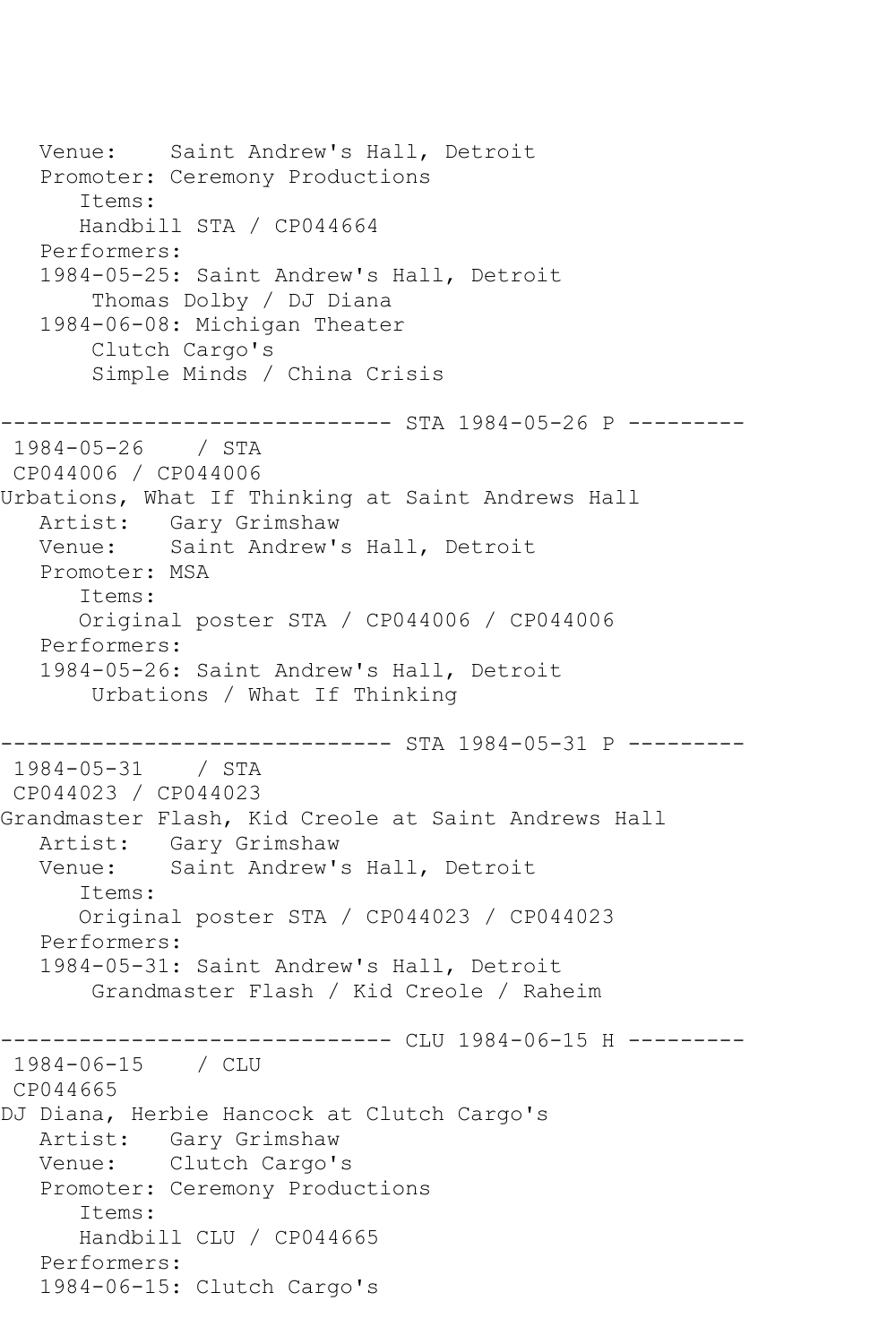Saint Andrew's Hall, Detroit DJ Diana / Herbie Hancock 1984-06-16: Nick Cave / DJ Diana ------------------------------ STA 1984-07-13 H --------- 1984-07-13 / STA CP044684 DJ Diana, The Rescue at St. Andrew's Hall - Detroit, MI Venue: Saint Andrew's Hall, Detroit Promoter: Clutch Cargo's Items: Handbill STA / CP044684 Performers: 1984-07-13: Saint Andrew's Hall, Detroit DJ Diana / Rescue / Color Me Gone / DJ Mike Halloran / DJ Gerald McBride 1984-07-15: Icycle Works ------------------------------ STA 1984-08-03 P --------- 1984-08-03 / STA CP044021 / CP044021 Bad Manners at Saint Andrews Hall Artist: Gary Grimshaw Venue: Saint Andrew's Hall, Detroit Promoter: Portrait recording artists Items: Original poster STA / CP044021 / CP044021 Performers: 1984-08-03: Saint Andrew's Hall, Detroit Bad Manners ------------------------------ RMTD 1984-08-24 H --------- 1984-08-24 / RMTD CP044682 Echo & the Bunnymen, The Fleshtones at Royal Oak Music Theater - Royal Oak, MI Venue: Royal Oak Music Theater Promoter: Clutch Cargo's Items: Handbill RMTD / CP044682 Performers: 1984-08-24: Royal Oak Music Theater Echo and the Bunnymen / Fleshtones / Illustrated Man / Robert Dean / Saint Andrew's Hall, Detroit DJ Diana ------------------------------ STA 1984-08-24 P ---------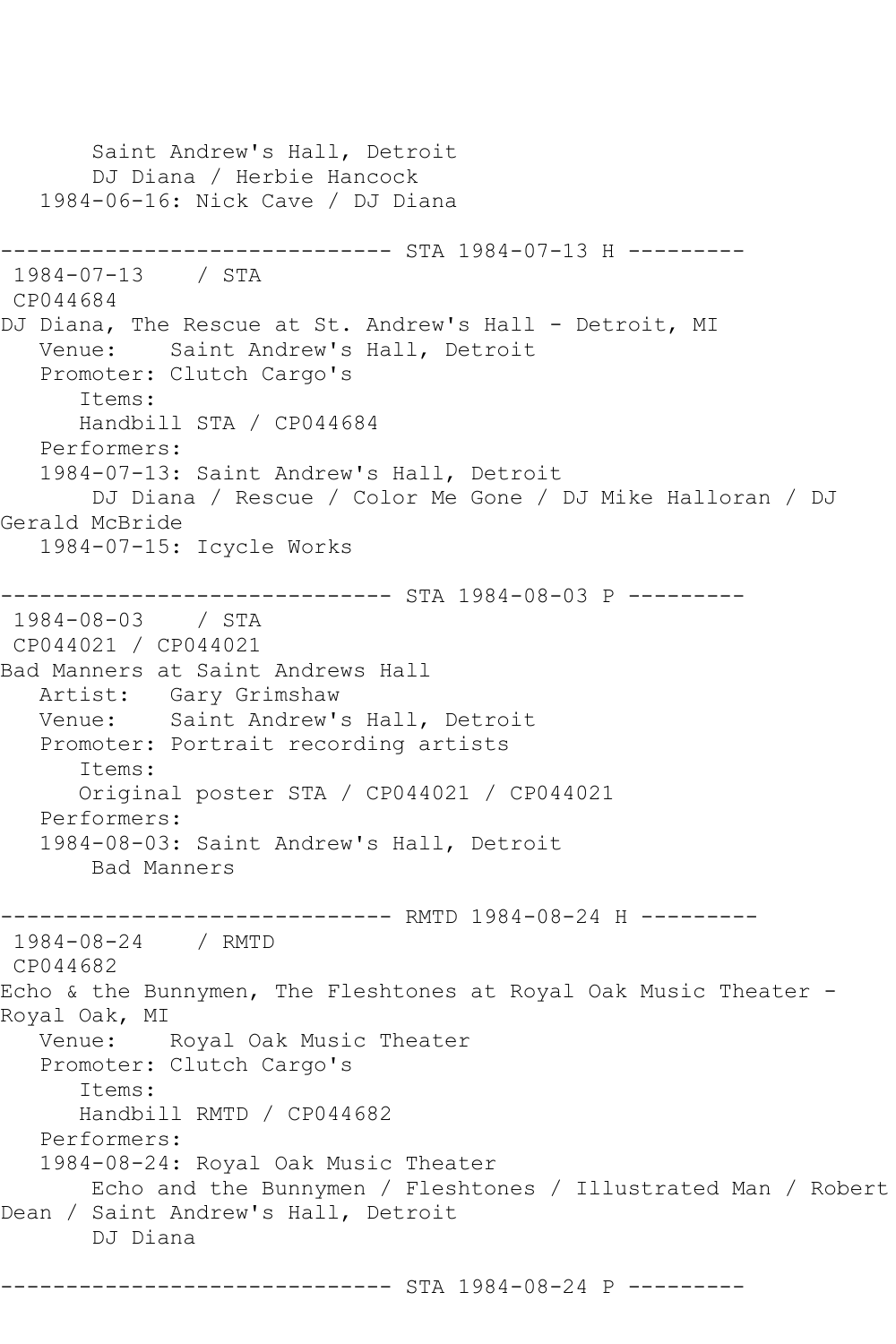1984-08-24 / STA CP044148 / CP044148 Illustrated Man at Saint Andrews Hall Artist: Gary Grimshaw<br>Venue: Saint Andrew' Saint Andrew's Hall, Detroit Items: Original poster STA / CP044148 / CP044148 Performers: 1984-08-24: Saint Andrew's Hall, Detroit Illustrated Man ----------------- STA 1984-09-28 P ---------1984-09-28 / STA CP044024 / CP044024 Rhythm Corps, Mike Halloran at Saint Andrews Hall Artist: Grande Graphics Venue: Saint Andrew's Hall, Detroit Promoter: Clutch Cargo's Items: Original poster STA / CP044024 / CP044024 Performers: 1984-09-28: Saint Andrew's Hall, Detroit Rhythm Corps / Mike Halloran ------------------------------ STA 1987-10-10 P-1 --------- 1987-10-10 / STA CP014658 / MARM470 Tremor, Electro Stomp at St. Andrew's Hall - Detroit, MI Event: Tremor Revue, Electro Stomp, M Bands at St. Andrews Hall, Detroit Venue: Saint Andrew's Hall, Detroit Items: Original poster STA Edition 1 / CP014658 / MARM470 Performers: 1987-10-10: Saint Andrew's Hall, Detroit Tremor / Electro Stomp / Hysteric Narcotics / Bootsey X / 3d Invisibles / Love Snot / Jerk Vile / Cinecyde / Vertical Pillows / Sleep / Shouting Club / Junk Monkeys / Orange Roughies / Vole Beats ------------------------------ STA 1993-04-21 P-1 --------- 1993-04-21 / STA CP014721 / MARM536 Hammerhead, Bog Blast at St. Andrew's Hall - Detroit, MI Venue: Saint Andrew's Hall, Detroit Items: Original poster STA Edition 1 / CP014721 / MARM536 Performers: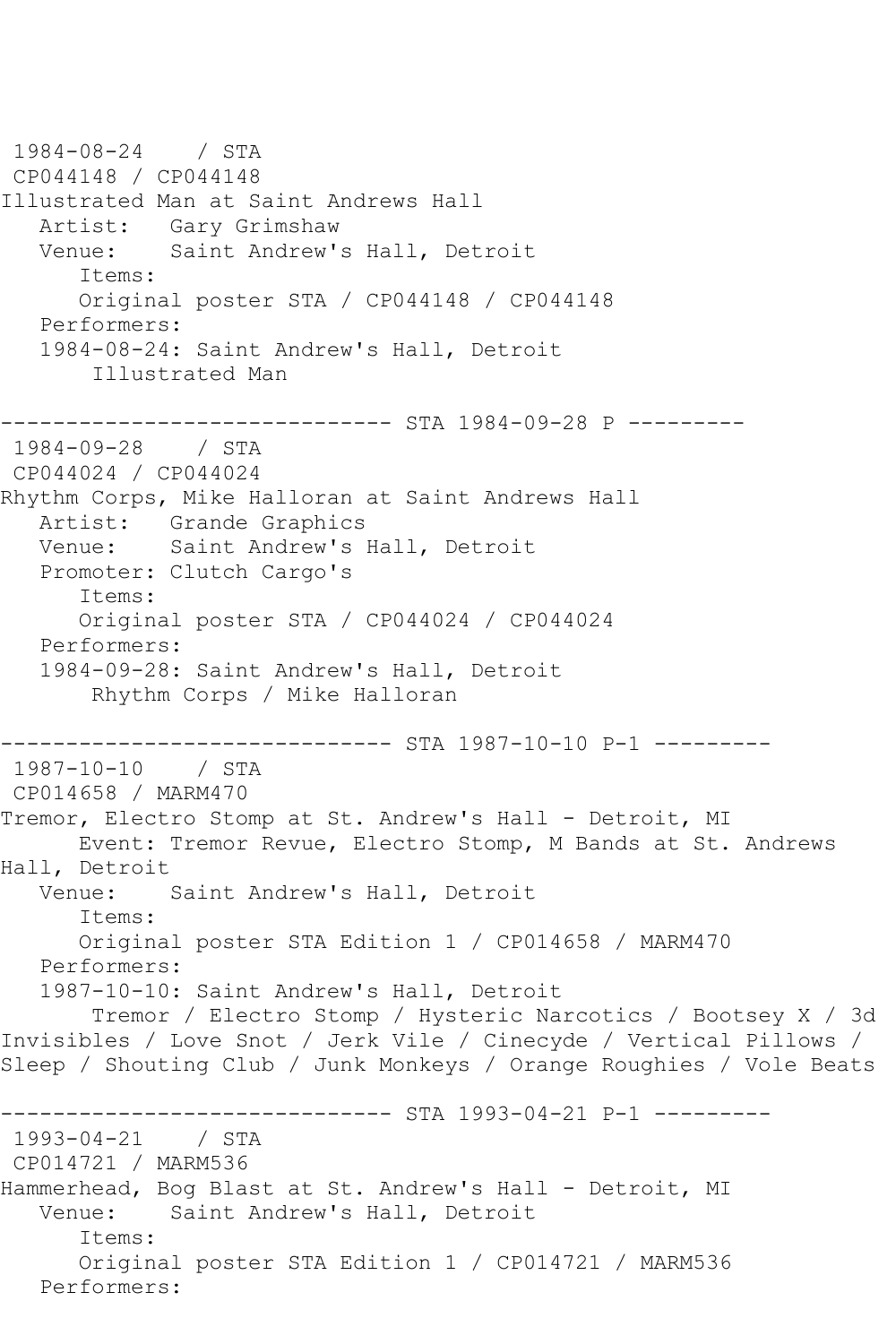1993-04-21: Saint Andrew's Hall, Detroit Hammerhead / Bog Blast / Ricochet ------------------------------ STA 1993-05-02 P-1 --------- 1993-05-02 / STA CP013932 / MAH058 Candlelight Jam II, Crossed Wire at St. Andrew's Hall - Detroit, MI Event: Candlelight Jam II Venue: Saint Andrew's Hall, Detroit Promoter: Big Mom Productions Items: Original poster STA Edition 1 / CP013932 / MAH058 Performers: 1993-05-02: Saint Andrew's Hall, Detroit Candlelight Jam II / Crossed Wire / Scott Fab / Walk On Water / Mooshka / Sister Seed / Breech ------------------------------ STA 1993-06-26 P --------- 1993-06-26 / STA CP043197 Fluid, Sponge at Saint Andrew's Hall, Detroit - Detroit, MI Private Notes: Arminski Artist: Mark Arminski Venue: Saint Andrew's Hall, Detroit Items: Original poster STA / CP043197 Price: 35.00 Original poster STA Edition 1 / CP003515 / ARM1008 Performers: 1993-06-26: Saint Andrew's Hall, Detroit Fluid / Sponge ------------------------------ VGC 1993-08-19 P --------- 1993-08-19 / VGC CP043001 Nudeswirl, Sponge at Saint Andrew's Hall, Detroit - Detroit, MI Private Notes: Arminski N/A Artist: Mark Arminski Venue: Saint Andrew's Hall, Detroit Items: Original poster VGC / CP043001 VGC / CP009014 / CP06035 Performers: 1993-08-19: Saint Andrew's Hall, Detroit Nudeswirl / Sponge / Yardboss -------------- STA 1993-09-11 P ---------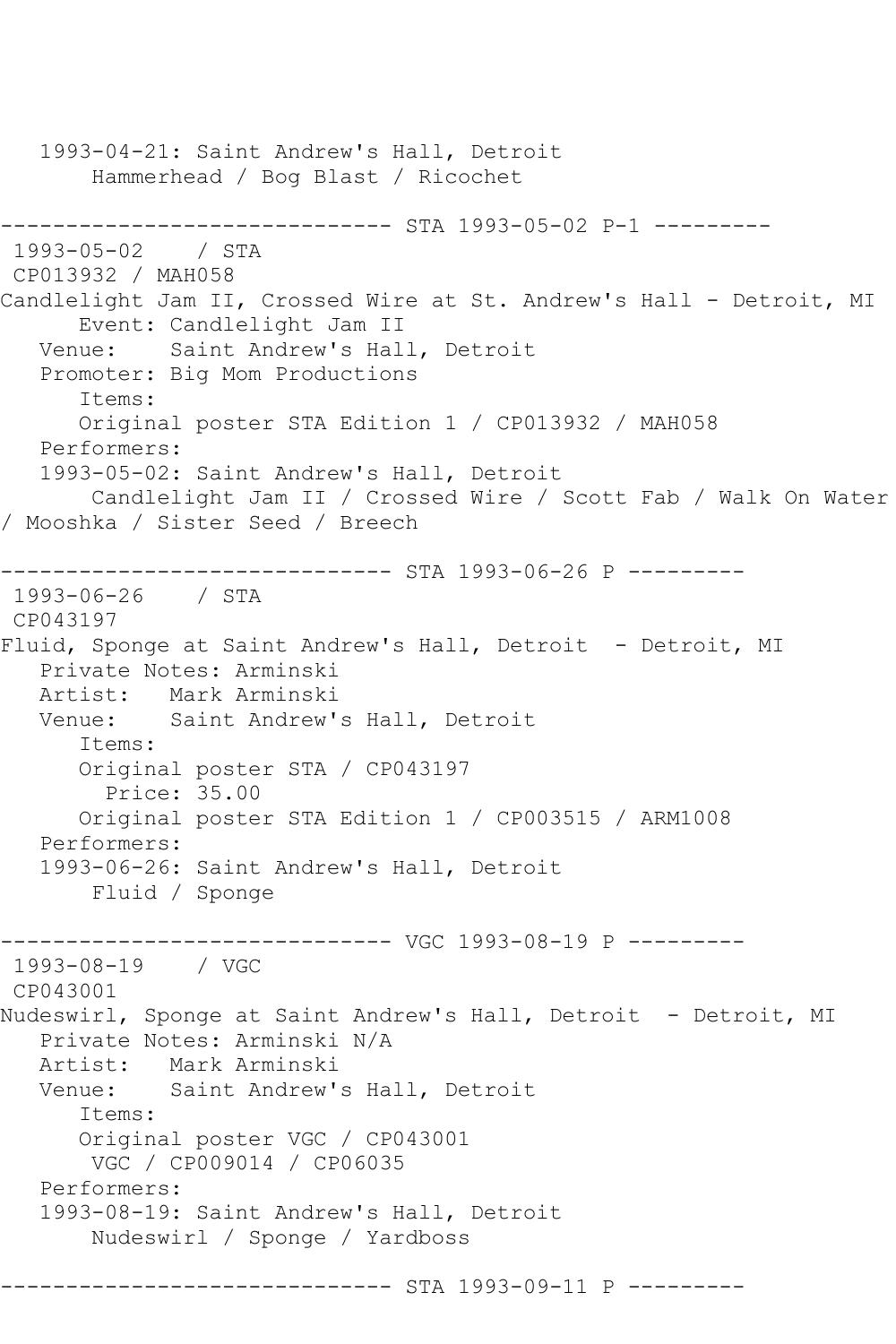1993-09-11 / STA CP009047 / CP06068 Killing Floor, Sponge at Saint Andrew's Hall, Detroit - Detroit, MI Private Notes: Arminski Artist: Mark Arminski Venue: Saint Andrew's Hall, Detroit Items: Original poster STA / CP009047 / CP06068 Performers: 1993-09-11: Saint Andrew's Hall, Detroit Killing Floor / Sponge ------------------------------ STA 1994-10-11 P-1 --------- 1994-10-11 / STA CP014451 / MARM256 Girls Against Boys, Cop Shoot Cop at St. Andrew's Hall - Detroit, MI Venue: Saint Andrew's Hall, Detroit Promoter: Clutch Cargos Items: Original poster STA Edition 1 / CP014451 / MARM256 Performers: 1994-10-11: Saint Andrew's Hall, Detroit Girls Against Boys / Cop Shoot Cop 1994-10-13: Meat Puppets 1994-10-14: Love Spit Love ------------------------------ STA 1994-10-15 P-1 --------- 1994-10-15 / STA CP014471 / MARM275 Hole, Madder Rose at St. Andrew's Hall - Detroit, MI Venue: Saint Andrew's Hall, Detroit Items: Original poster STA Edition 1 / CP014471 / MARM275 Performers: 1994-10-15: Saint Andrew's Hall, Detroit Hole / Madder Rose 1994-10-18: Tenderloin / Rev. Horton Heat 1994-10-21: Jawbox ------------------------------ STA 1994-10-27 P-1 --------- 1994-10-27 / STA CP014402 / MARM206 Alice Donut, Unsane at St. Andrew's Hall - Detroit, MI Venue: Saint Andrew's Hall, Detroit Promoter: Clutch Cargos Items: Original poster STA Edition 1 / CP014402 / MARM206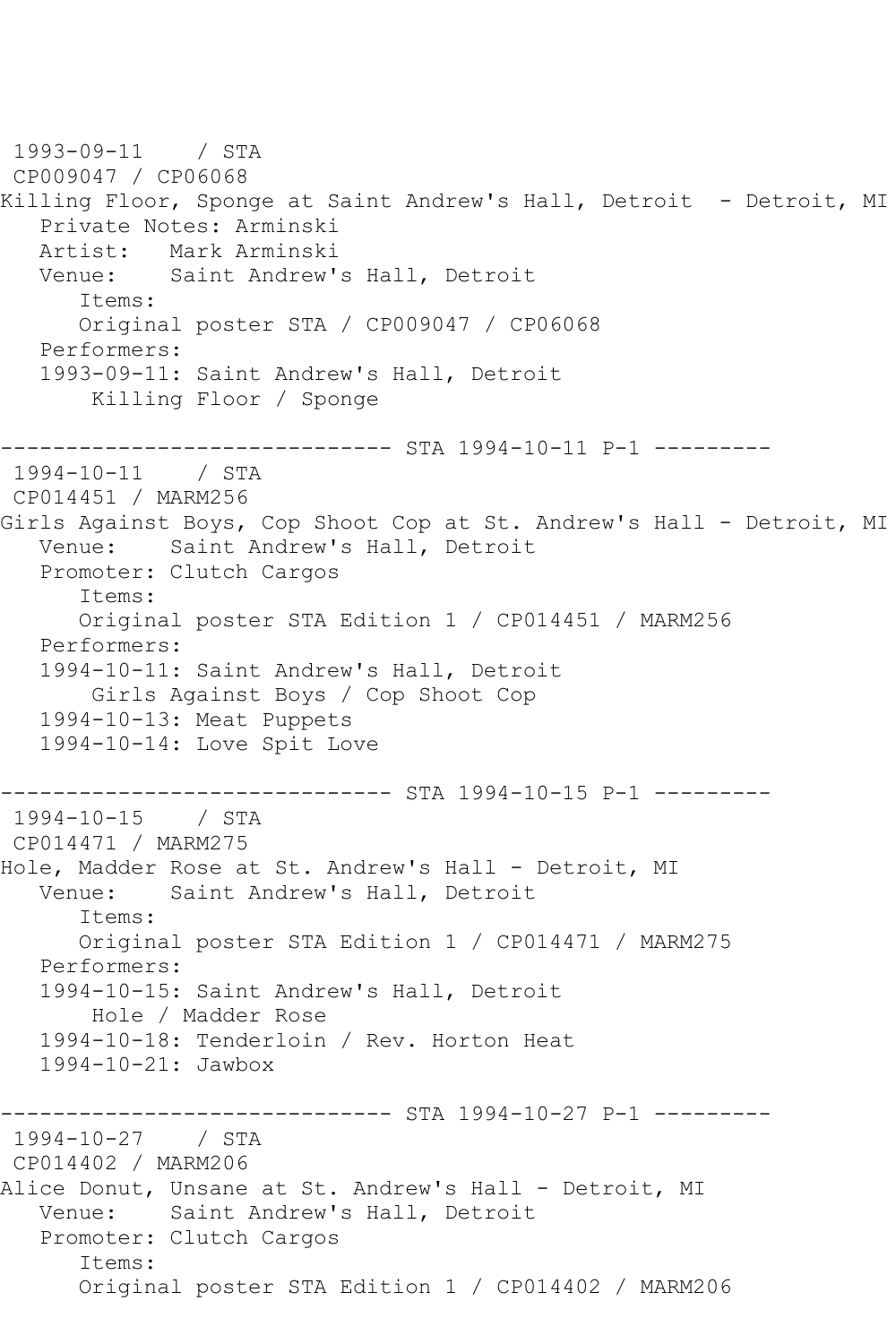```
 Performers:
   1994-10-27 1994-10-28: Saint Andrew's Hall, Detroit
        Alice Donut / Unsane / 7 Year Bitch / Season To Risk / Samiam 
/ Ween
                    ---------- STA-PCL-054 1995-04-28 P ---------
1995-04-28 / STA PCL-054
CP009297 / CP06465
Royal Trux, Motocaster at St. Andrew's Hall - Detroit, MI
   Private Notes: PCL-054
  Artist: Goose<br>Venue: Saint
           Saint Andrew's Hall, Detroit
   Promoter: Art Rock PCL Series
       Items:
      Original poster STA-PCL-054 / CP009297 / CP06465
         Price: 15.00
   Performers:
   1995-04-28: Saint Andrew's Hall, Detroit
        Set: PCL
        Royal Trux / Motocaster
                 ------------------------------ 1997-04-19 P ---------
1997-04-19 / 
CP700432 / CP700432
Kid Rock, Ald at Saint Andrew's Hall [Detroit, MI]
   Notes: 
This item appears in the book 'The Art of Modern Rock' as AMR # 079
   Artist: Glenn Barr
   Venue: Saint Andrew's Hall
   Promoter: Noir Leather
       Items:
       Original poster / CP700432 / CP700432 (22 x 30)
   Performers:
   1997-04-19: Saint Andrew's Hall
       Kid Rock / Ald / Butterfly / Charm Farm / Hoarse / Jazzhead / 
Larval / Mog / Speedball / Trashbrats / Volebeats / Walkon / Water / 
Immortal Winos of Soul Orchestra
------------------------------ 1997-12-31 P ---------
1997-12-31 / 
CP700435 / CP700435
Speedball, Hoarse at Saint Andrew's Hall [Detroit, MI]
   Notes: 
This item appears in the book 'The Art of Modern Rock' as AMR # 
079.4
   Artist: Glenn Barr
   Venue: Saint Andrew's Hall
```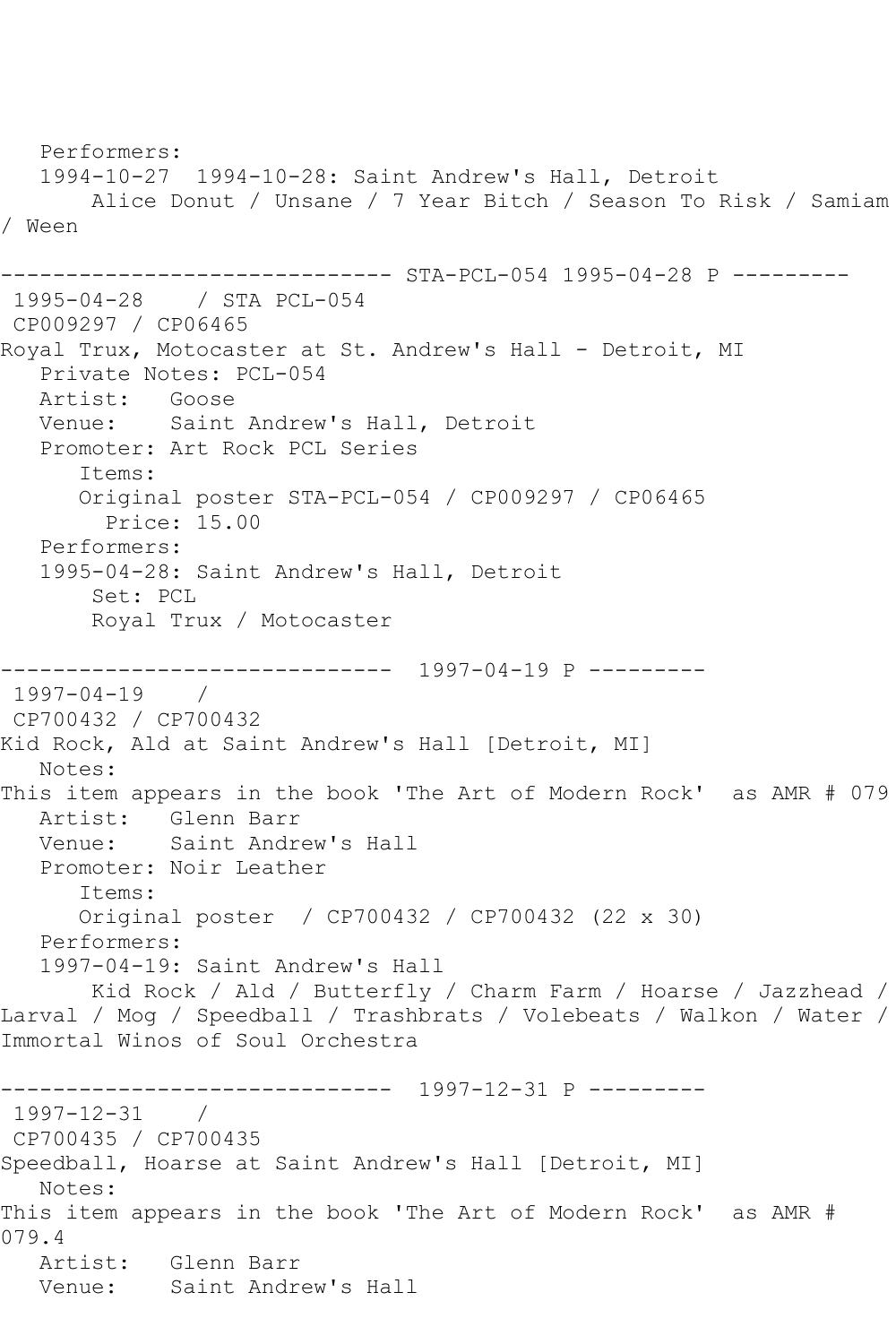Items: Original poster / CP700435 / CP700435 (13 x 20) Performers: 1997-12-31: Saint Andrew's Hall Speedball / Hoarse / Big Block ------------------------------ STA 1998-06-20 P-1 --------- 1998-06-20 / STA CP013921 / MAH047 Curve, The Dandy Warhols at St. Andrew's Hall - Detroit, MI<br>Venue: Saint Andrew's Hall, Detroit Saint Andrew's Hall, Detroit Items: Original poster STA Edition 1 / CP013921 / MAH047 Performers: 1998-06-20: Saint Andrew's Hall, Detroit Curve / Dandy Warhols ------------------------------ STA-MA-9915 1999-07-06 P-1 --------- 1999-07-06 / STA MA-9915 CP007617 / CP02861 Bob Dylan at St. Andrew's Hall - Detroit, MI Notes: This item appears in the book 'The Art of Modern Rock' as AMR # 080.8 Private Notes: Arminski Artist: Mark Arminski<br>Venue: Saint Andrew' Saint Andrew's Hall, Detroit Items: Original poster STA-MA-9915 Edition 1 / CP007617 / CP02861 Price: 150.00 Handbill STA-MA-9915 Edition 1 / CP008827 / CP04072 Handbill STA-MA-9915 Edition 1 / CP008828 / CP04073 STA-MA-9915 / CP003654 / ARM9915 STA-MA-9915 / CP003655 / ARM9915WILD Performers: 1999-07-06: Saint Andrew's Hall, Detroit Bob Dylan ---------- STA 19zz-01-2 P-1 ----------19zz-01-2 / STA CP010214 / CS05308 Onyxz, Charles Greene Group at St. Andrew's Hall - Detroit, MI Venue: Saint Andrew's Hall, Detroit Items: Original poster STA Edition 1 / CP010214 / CS05308 Performers: 19zz-01-2: 19zz-01-28: Saint Andrew's Hall, Detroit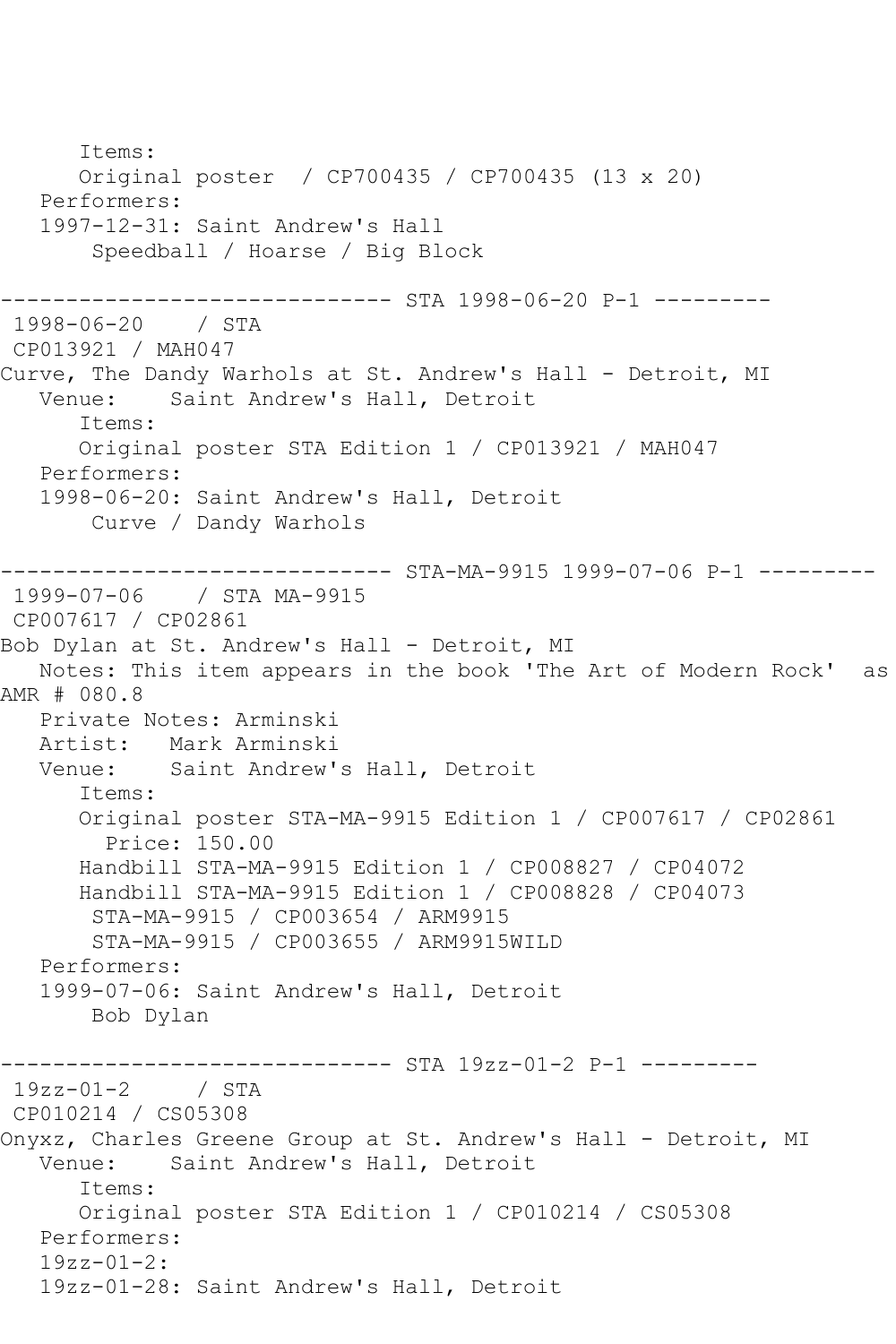Onyxz / Charles Greene Group / Sun Ra and his Arkestra ------------------------------ STA 19zz-02-05 H --------- 19zz-02-05 / STA CP044663 Rhythm Corps, DJ Diana at St. Andrew's Hall - Detroit, MI Venue: Saint Andrew's Hall, Detroit Items: Original poster STA Edition 1 / CP013887 / MAH014 Handbill STA / CP044663 Performers: 19zz-02-05: Saint Andrew's Hall, Detroit Rhythm Corps / DJ Diana 19zz-02-11: Lords of the New Church / Sun Messengers ------------------------------ STA 19zz-02-11 P-1 --------- 19zz-02-11 / STA CP010203 / CS05297 Sun Messengers, Chris Peterson at St. Andrew's Hall - Detroit, MI Venue: Saint Andrew's Hall, Detroit Items: Original poster STA Edition 1 / CP010203 / CS05297 Original poster STA Edition 1 / CP010222 / CS05316 Performers: 19zz-02-11: Saint Andrew's Hall, Detroit Sun Messengers / Christopher Peterson ------------------------------ STA 19zz-03-03 H --------- 19zz-03-03 / STA CP044159 NRBQ, Alien Sex Fiend at St. Andrew's Hall - Detroit, MI Artist: Gary Grimshaw Venue: Saint Andrew's Hall, Detroit Promoter: Clutch Cargo's Items: Handbill STA / CP044159 Performers: 19zz-03-03: NRBQ 19zz-03-16: Saint Andrew's Hall, Detroit Alien Sex Fiend ------------------------------ STA 19zz-03-04 P-1 --------- 19zz-03-04 / STA CP010202 / CS05296 Willie D. Warren and his Brush ST. Blues Band, Little Junior Cannady at St. Andrew's Hall - Detroit, MI Venue: Saint Andrew's Hall, Detroit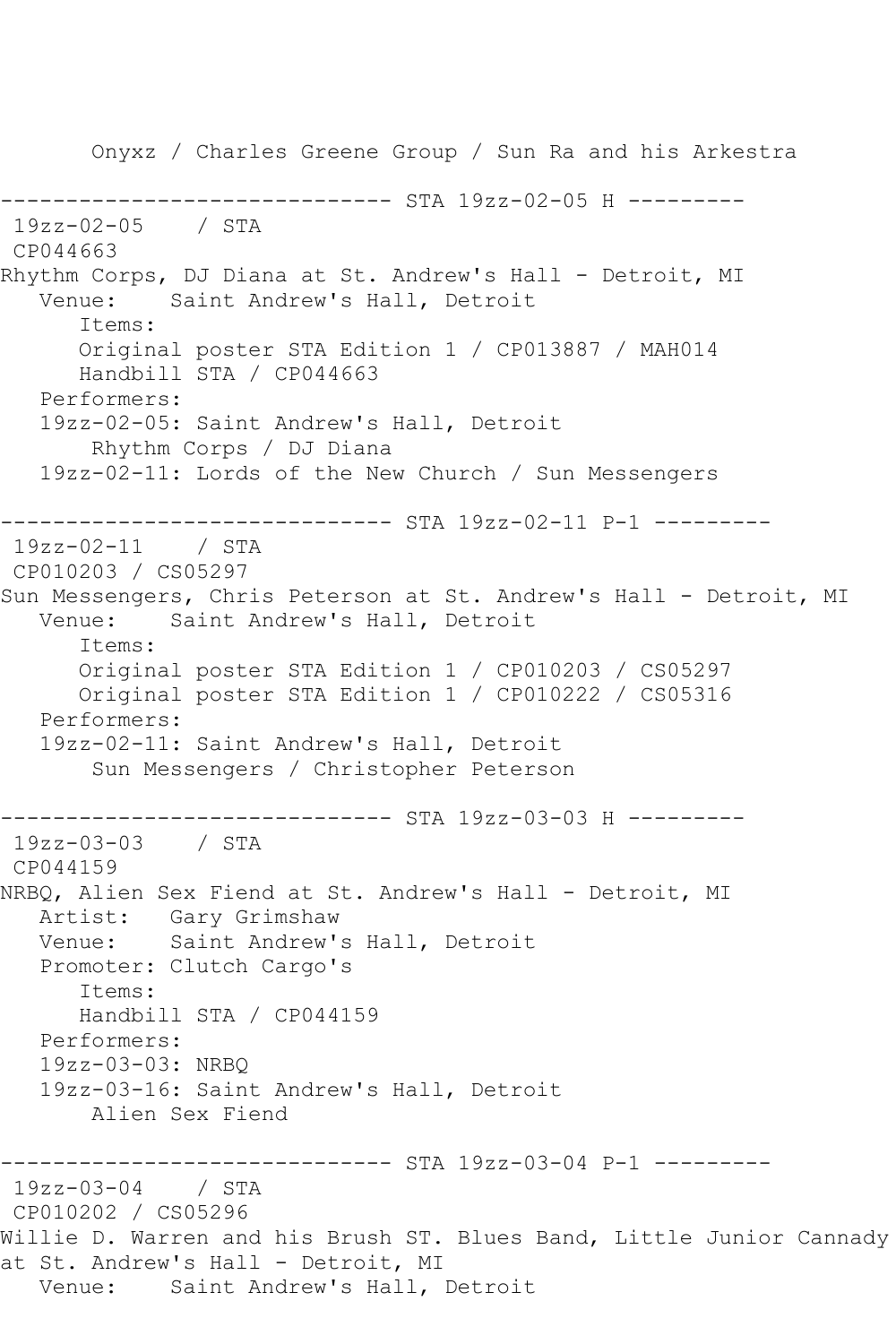Items: Original poster STA Edition 1 / CP010202 / CS05296 Performers: 19zz-03-04: Saint Andrew's Hall, Detroit Willie D. Warren / Little Junior Cannady / Lazy Lester / Buddy Folks ------------------------------ STA 19zz-03-22 P-1 --------- 19zz-03-22 / STA CP014562 / MARM370 The Presidents of the United States of America, Redd Kross at St. Andrew's Hall - Detroit, MI Venue: Saint Andrew's Hall, Detroit Items: Original poster STA Edition 1 / CP014562 / MARM370 Performers: 19zz-03-22: Saint Andrew's Hall, Detroit Presidents of the United States of America / Redd Kross ------------------------------ STA 19zz-03-25 P-1 --------- 19zz-03-25 / STA CP004085 / CD04494 Flirts, B-Movie at St. Andrew's Hall - Detroit, MI Artist: Gary Grimshaw Venue: Saint Andrew's Hall, Detroit Items: Original poster STA Edition 1 / CP004085 / CD04494 Performers: 19zz-03-25 19zz-04-03: Saint Andrew's Hall, Detroit Flirts / B-Movie / Fall / Stranglers / Figures On A Beach / Lene Lovich / L-Seven ------------------------------ STA 19zz-04-05 P-1 --------- 19zz-04-05 / STA CP014707 / MARM522 Grey Havens, Del-Kats at St. Andrew's Hall - Detroit, MI<br>Venue: Saint Andrew's Hall, Detroit Saint Andrew's Hall, Detroit Items: Original poster STA Edition 1 / CP014707 / MARM522 Performers: 19zz-04-05: Saint Andrew's Hall, Detroit Grey Havens / Del-Kats ------------ STA 19zz-04-06 P-1 ---------19zz-04-06 / STA CP014297 / MARM101 Mr. Unique and the Leisure Class at St. Andrew's Hall - Detroit, MI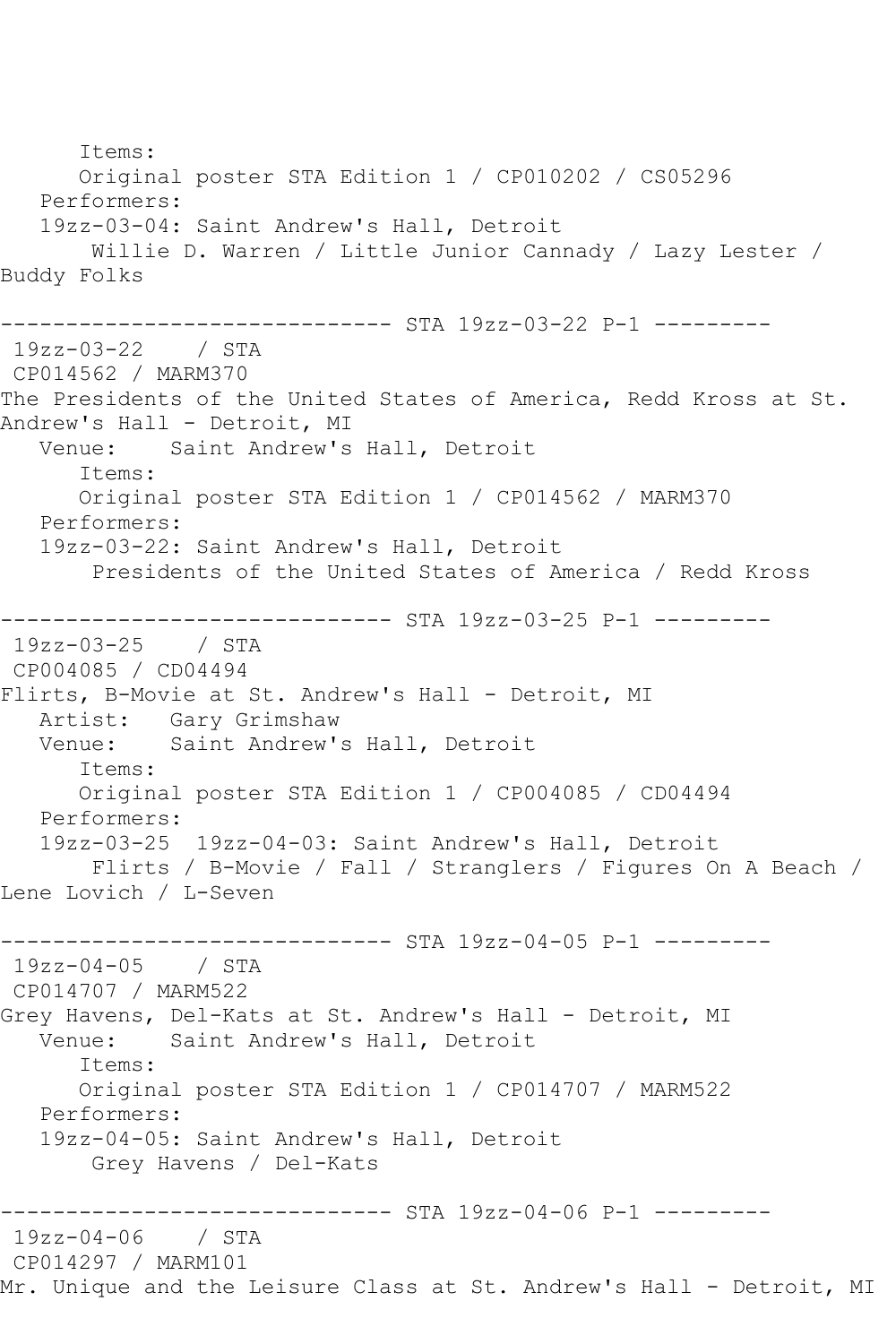Venue: Saint Andrew's Hall, Detroit Items: Original poster STA Edition 1 / CP014297 / MARM101 Performers: 19zz-04-06: Saint Andrew's Hall, Detroit Mr. Unique and the Leisure Class ------------------------------ STA 19zz-04-08 P-1 --------- 19zz-04-08 / STA CP014013 / MAH137 Feisty Cadavers, Hoarse at St. Andrew's Hall - Detroit, MI Venue: Saint Andrew's Hall, Detroit Items: Original poster STA Edition 1 / CP014013 / MAH137 Performers: 19zz-04-08: Saint Andrew's Hall, Detroit Feisty Cadavers / Hoarse ------------------------------ STA 19zz-04-22 H --------- 19zz-04-22 / STA CP044661 Stranglers, DJ Diana at St. Andrew's Hall - Detroit, MI Venue: Saint Andrew's Hall, Detroit Items: Original poster STA Edition 1 / CP013910 / MAH036 Handbill STA / CP044661 Performers: 19zz-04-15: Saint Andrew's Hall, Detroit Stranglers / DJ Diana 19zz-04-22: Fall 19zz-04-24: Martha / Muffins 19zz-05-06: Modern English 19zz-05-21: Shreik Back ----------------- STA 19zz-04-22 P-1 ---------19zz-04-22 / STA CP010207 / CS05301 Buddy Guy, Junior at St. Andrew's Hall - Detroit, MI Venue: Saint Andrew's Hall, Detroit Items: Original poster STA Edition 1 / CP010207 / CS05301 Performers: 19zz-04-22: Saint Andrew's Hall, Detroit Buddy Guy / Junior / Willie D. Warren ------------------------------ STA 19zz-06-03 P-1 --------- 19zz-06-03 / STA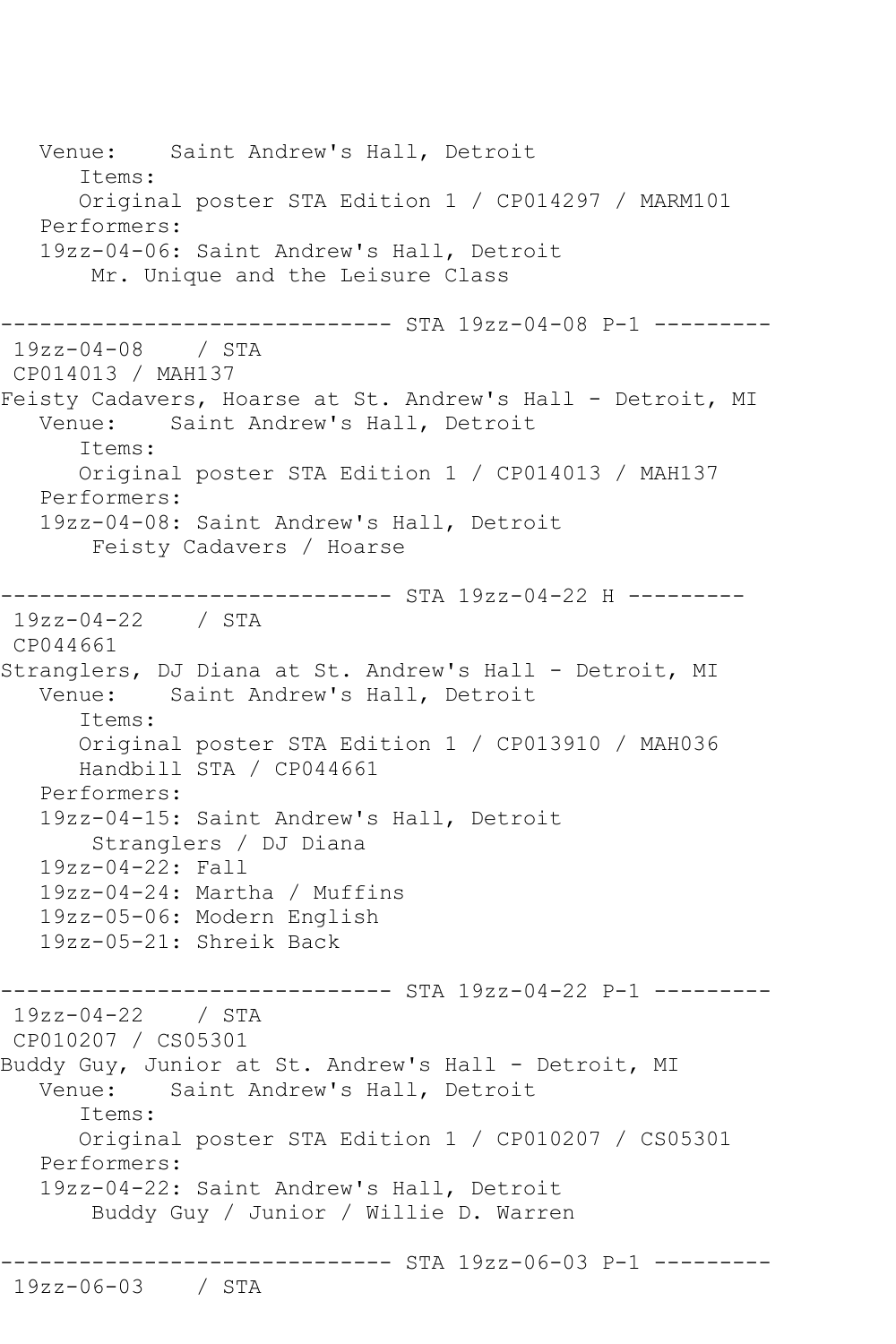CP010206 / CS05300 Urbations, Changing Bodies at St. Andrew's Hall - Detroit, MI Venue: Saint Andrew's Hall, Detroit Items: Original poster STA Edition 1 / CP010206 / CS05300 Performers: 19zz-06-03: Saint Andrew's Hall, Detroit Urbations / Changing Bodies / Excadu ------------------------------ STA 19zz-06-04 P-1 --------- 19zz-06-04 / STA CP013901 / MAH027 Majesty Crush, Hot Footin Puddin Pie at St. Andrew's Hall - Detroit, MI Venue: Saint Andrew's Hall, Detroit Items: Original poster STA Edition 1 / CP013901 / MAH027 Performers: 19zz-06-04: Saint Andrew's Hall, Detroit Majesty Crush / Hot Foot 'n Puddin' Pie / Xebex ------------------------------ STA 19zz-06-15 P-1 --------- 19zz-06-15 / STA CP013973 / MAH097 Herbie Hancock, DJ Diana at St. Andrew's Hall - Detroit, MI Venue: Saint Andrew's Hall, Detroit Items: Original poster STA Edition 1 / CP013973 / MAH097 Performers: 19zz-06-15: Saint Andrew's Hall, Detroit Herbie Hancock / DJ Diana 19zz-06-16: Nick Cave / Bad Seeds ------------------------------ STA 19zz-06-23 H --------- 19zz-06-23 / STA CP044667 Vertical Pillows, DJ Diana at St. Andrew's Hall - Detroit, MI Artist: Gary Grimshaw Venue: Saint Andrew's Hall, Detroit Promoter: Ceremony Productions Items: Original poster STA Edition 1 / CP013885 / MAH012 Handbill STA / CP044667 Performers: 19zz-06-23: Saint Andrew's Hall, Detroit Vertical Pillows / DJ Diana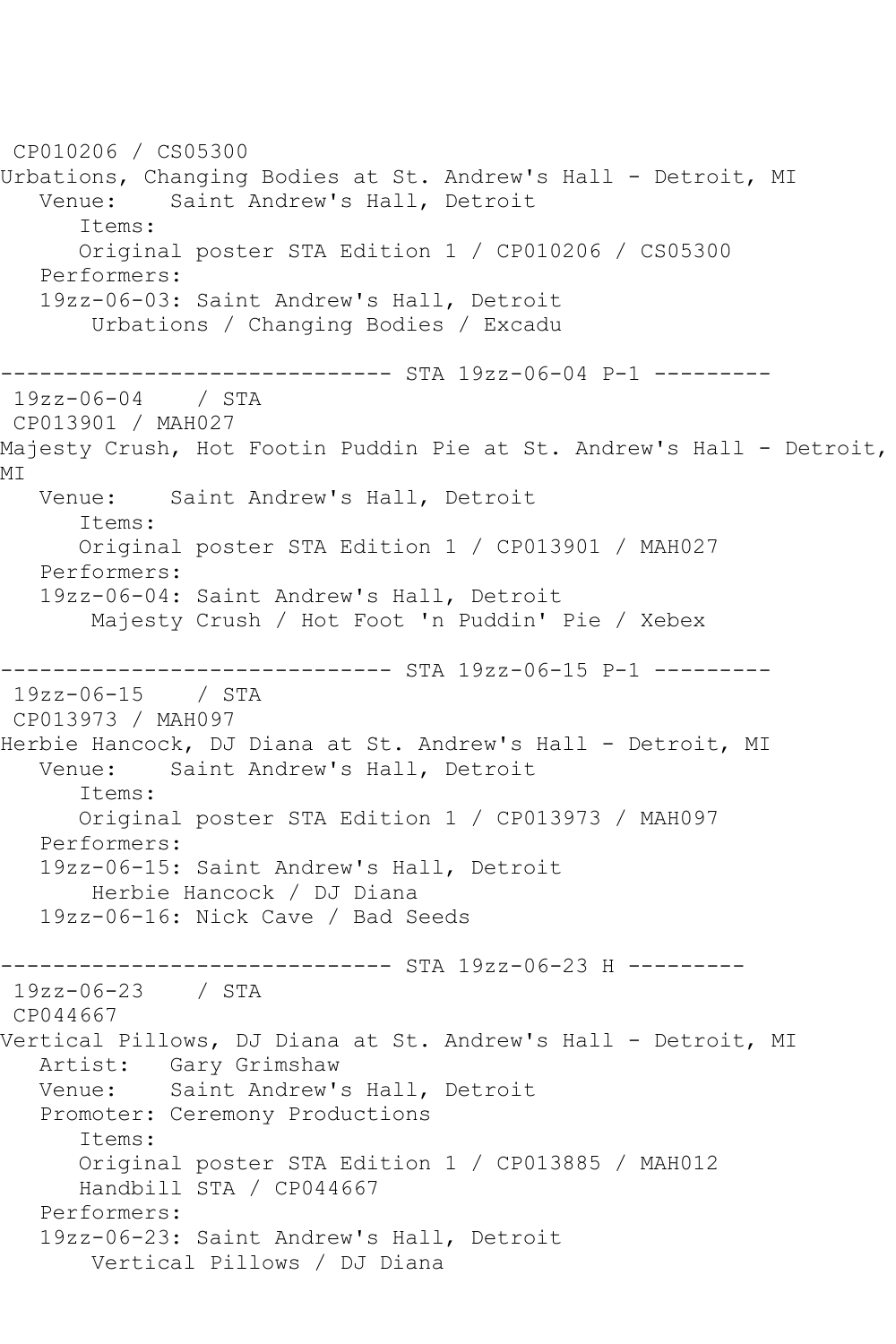------------------------------ STA 19zz-06-27 P-1 --------- 19zz-06-27 / STA CP014674 / MARM487 Power Hour, Big Chief at St. Andrew's Hall - Detroit, MI<br>Venue: Saint Andrew's Hall, Detroit Saint Andrew's Hall, Detroit Items: Original poster STA Edition 1 / CP014674 / MARM487 STA / CP014437 / MARM241 Performers: 19zz-06-27: Saint Andrew's Hall, Detroit Power Hour / Big Chief ------------------------------ STA 19zz-07-05 P-1 --------- 19zz-07-05 / STA CP019314 / XD048 George Clinton and the P-Funk All Stars at St. Andrew's Hall - Detroit, MI<br>:Venue Saint Andrew's Hall, Detroit Items: Original poster STA Edition 1 / CP019314 / XD048 Performers: 19zz-07-05: Saint Andrew's Hall, Detroit George Clinton ------------------------------ STA 19zz-07-06 P-1 --------- 19zz-07-06 / STA CP014210 / MARM014 Patti Smith at St. Andrew's Hall - Detroit, MI Venue: Saint Andrew's Hall, Detroit Promoter: Budweiser Items: Original poster STA Edition 1 / CP014210 / MARM014 Performers: 19zz-07-06: Saint Andrew's Hall, Detroit Patti Smith ------------------------------ STA 19zz-07-17 P-1 --------- 19zz-07-17 / STA CP014117 / MAH243 Noc Barrage, Surge To Union at St. Andrew's Hall - Detroit, MI<br>Venue: Saint Andrew's Hall, Detroit Saint Andrew's Hall, Detroit Items: Original poster STA Edition 1 / CP014117 / MAH243 Performers: 19zz-07-17: Saint Andrew's Hall, Detroit Noc Barrage / Surge to Union / Ricochet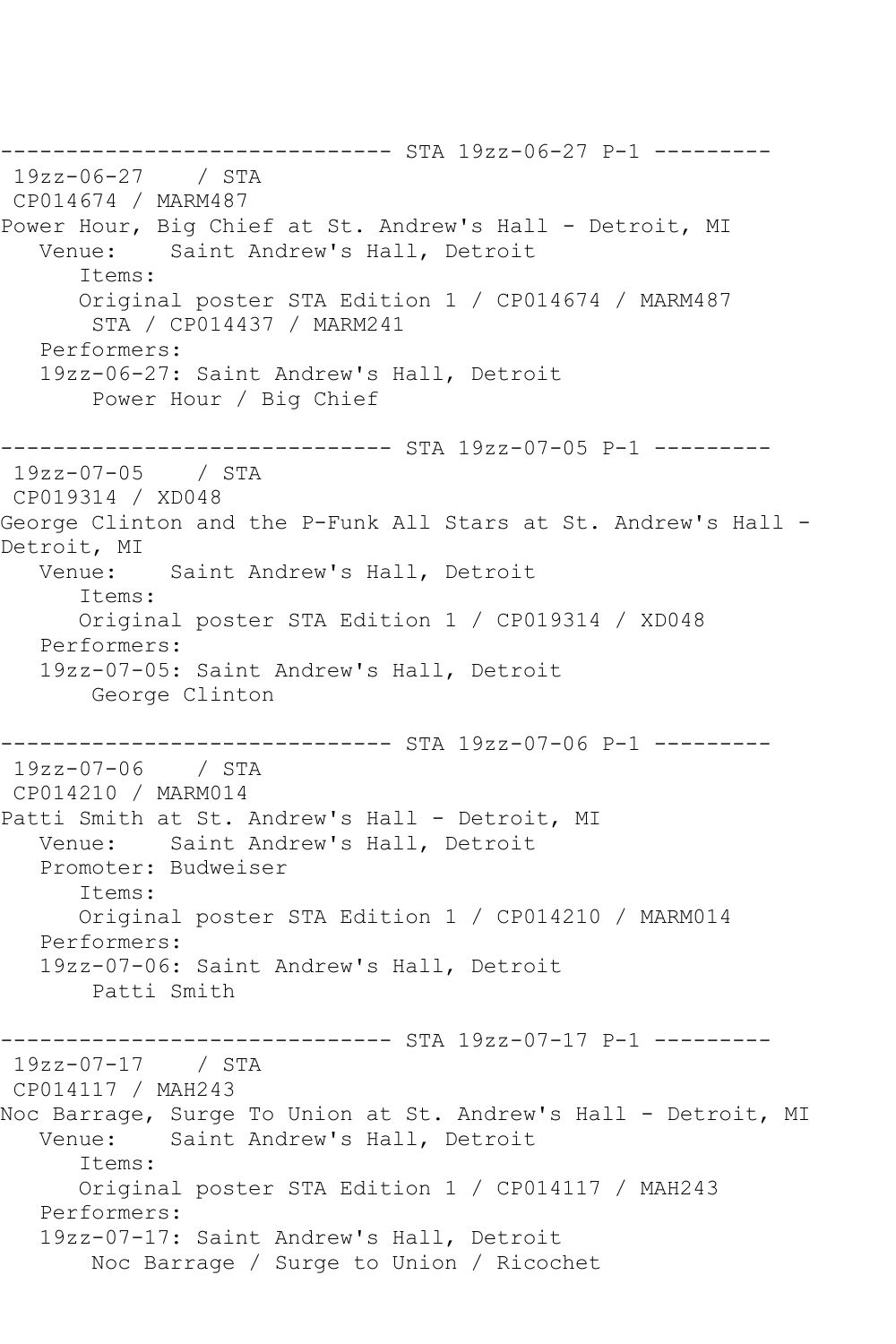------------------------------ STA 19zz-07-17 H --------- 19zz-07-17 / STA CP044679 Ministry, DJ Diana at St. Andrew's Hall - Detroit, MI<br>Venue: Saint Andrew's Hall, Detroit Saint Andrew's Hall, Detroit Items: Handbill STA / CP044679 Handbill STA Edition 1 / CP013907 / MAH033 Performers: 19zz-07-17: Saint Andrew's Hall, Detroit Ministry / DJ Diana ------------------------------ STA 19zz-07-25 P-1 --------- 19zz-07-25 / STA CP014534 / MARM341 Mentchmen, Sit and Spin - Seattle, WA at St. Andrew's Hall - Detroit, MI<br>:Venue Saint Andrew's Hall, Detroit Items: Original poster STA Edition 1 / CP014534 / MARM341 Performers: 19zz-07-25: Saint Andrew's Hall, Detroit Mentchmen / Sit and Spin / Rocket 455 / MT. Mckinleys ------------------------------ STA 19zz-07-25 P-1 --------- 19zz-07-25 / STA CP014209 / MARM013 Frank Marino, Mahogany Rush at St. Andrew's Hall - Detroit, MI Venue: Saint Andrew's Hall, Detroit Promoter: Ritual Inc. Items: Original poster STA Edition 1 / CP014209 / MARM013 Performers: 19zz-07-25: Saint Andrew's Hall, Detroit Frank Marino / Mahogany Rush ------------------------------ STA 19zz-07-26 P-1 --------- 19zz-07-26 / STA CP013984 / MAH108 Supra Argo, Caelum Bliss at St. Andrew's Hall - Detroit, MI Venue: Saint Andrew's Hall, Detroit Items: Original poster STA Edition 1 / CP013984 / MAH108 Performers: 19zz-07-26: Saint Andrew's Hall, Detroit Supra Argo / Caelum Bliss / American Mars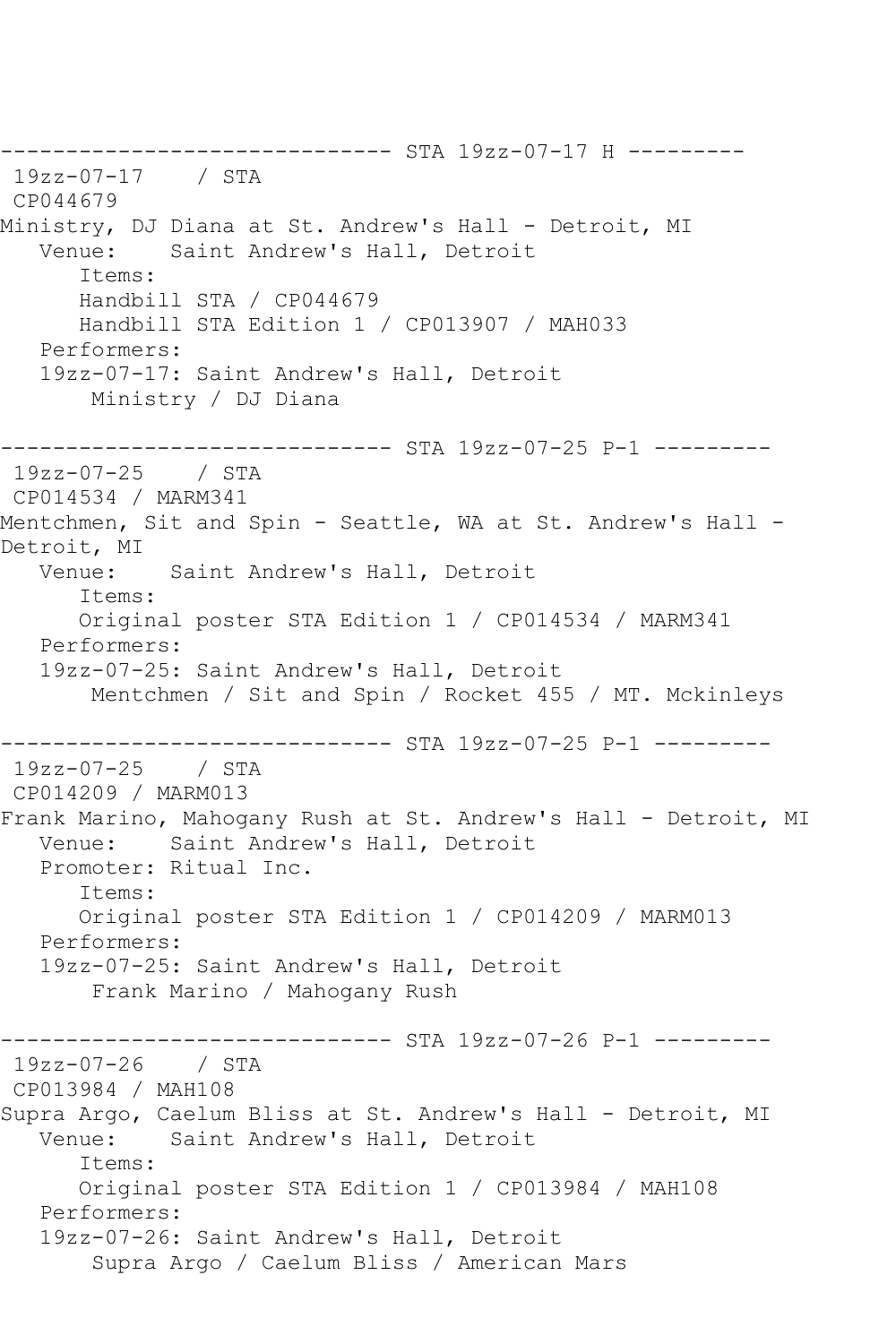------------------------------ STA 19zz-08-03 P-1 --------- 19zz-08-03 / STA CP014613 / MARM421 Soul Coughing at St. Andrew's Hall - Detroit, MI Venue: Saint Andrew's Hall, Detroit Items: Original poster STA Edition 1 / CP014613 / MARM421 Performers: 19zz-08-03: Saint Andrew's Hall, Detroit Soul Coughing ------------------------------ STA 19zz-08-20 H --------- 19zz-08-20 / STA CP044678 Red Rockers, DJ Diana at St. Andrew's Hall - Detroit, MI Venue: Saint Andrew's Hall, Detroit Items: Handbill STA / CP044678 Handbill STA Edition 1 / CP013974 / MAH099 Performers: 19zz-08-20: Saint Andrew's Hall, Detroit Red Rockers / DJ Diana 19zz-09-07: Adrian Belew ------------------------------ STA 19zz-09-09 P --------- 19zz-09-09 / STA CP009987 / CS05082 Ronald Shannon Jackson, Decoding Society at St. Andrew's Hall - Detroit, MI Venue: Saint Andrew's Hall, Detroit Promoter: MSA Items: Original poster STA / CP009987 / CS05082 Handbill STA Edition 1 / CP010122 / CS05216 STA / CP010210 / CS05304 STA / CP014353 / MARM157 Performers: 19zz-09-03: Saint Andrew's Hall, Detroit Ronald Shannon Jackson / Decoding Society / Sun Messengers 19zz-09-09: Urbations / Style 200 / What If Thinking 19zz-09-17: Sun Ra and his Arkestra / Arkestra 19zz-10-07: I-Tal / Jump Up / Oliver Lake 19zz-10-22: Wendell Harrison / Sun Messengers / Leon Thomas -------------- STA 19zz-10-14 P-1 ----------19zz-10-14 / STA CP014602 / MARM410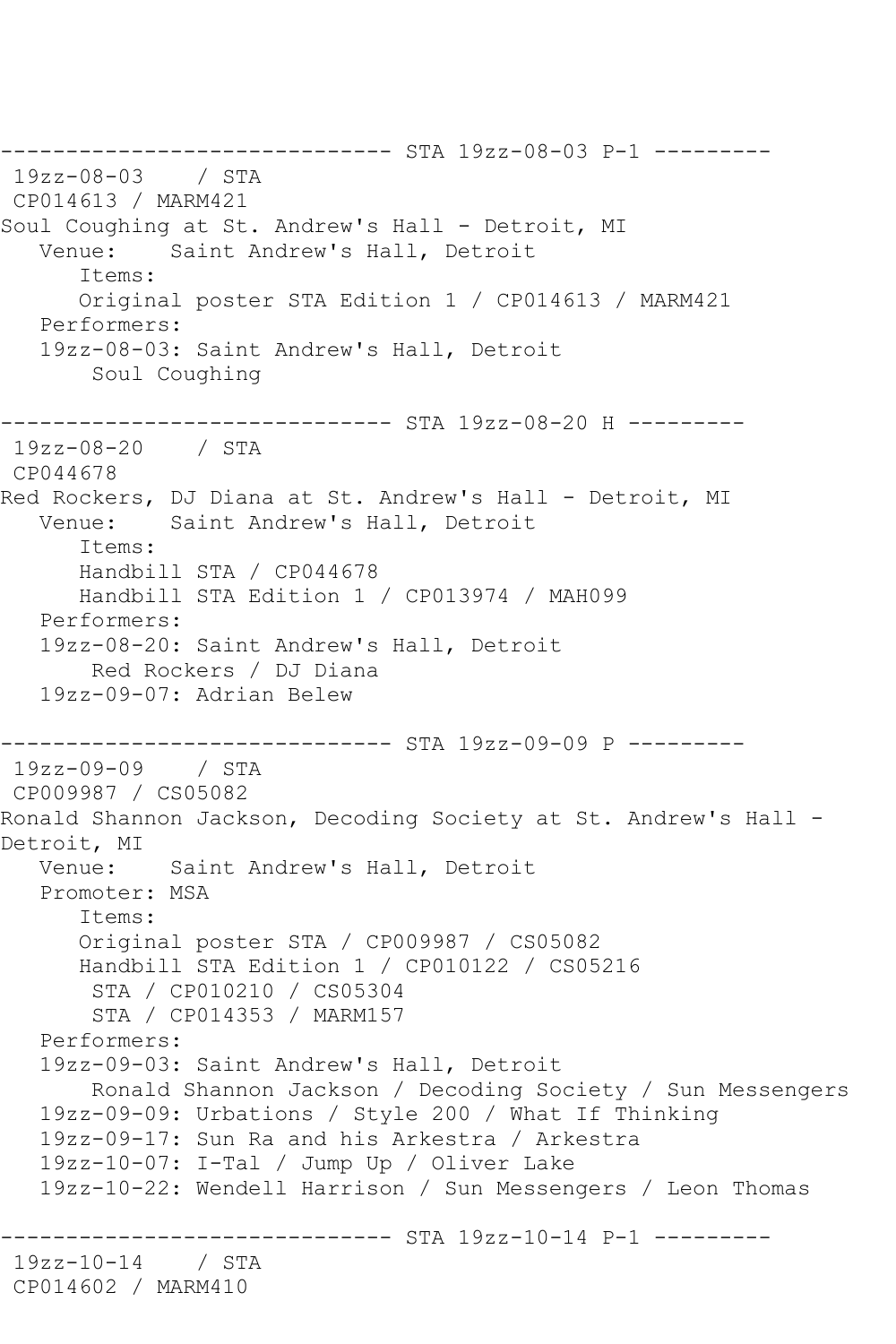Seaweed, Into Another at St. Andrew's Hall - Detroit, MI Venue: Saint Andrew's Hall, Detroit Promoter: Clutch Cargos Items: Original poster STA Edition 1 / CP014602 / MARM410 Performers: 19zz-10-14: Saint Andrew's Hall, Detroit Seaweed / Into Another / Fitz of Depression ------------------------------ STA 19zz-10-29 H-1 --------- 19zz-10-29 / STA CP009986 / CS05081 Changing Bodies, 22 Cave Gods at St. Andrew's Hall - Detroit, MI Artist: Gary Grimshaw Venue: Saint Andrew's Hall, Detroit Items: Handbill / CP044164 Handbill STA Edition 1 / CP009986 / CS05081 Handbill STA Edition 1 / CP010211 / CS05305 Performers: 19zz-10-29: Saint Andrew's Hall, Detroit Changing Bodies / 22 Cave Gods ------------------------------ STA 19zz-11-05 P-1 --------- 19zz-11-05 / STA CP010200 / CS05294 Urbations, Midnight Sky at St. Andrew's Hall - Detroit, MI Venue: Saint Andrew's Hall, Detroit Items: Original poster STA Edition 1 / CP010200 / CS05294 STA / CP010220 / CS05314 Performers: 19zz-11-05 19zz-11-19: Saint Andrew's Hall, Detroit Urbations / Midnight Sky / Little Sonny / Eddie Burns / Juanita Mccray / Mister Bo / Sun Messengers / Urbations / Sun Messengers ----------- STA 19zz-11-08 P-1 ---------19zz-11-08 / STA CP014337 / MARM141 Joe Strummer, Mescaleros at St. Andrew's Hall - Detroit, MI Venue: Saint Andrew's Hall, Detroit Promoter: Ritual Inc. Items: Original poster STA Edition 1 / CP014337 / MARM141 Performers: 19zz-11-08: Saint Andrew's Hall, Detroit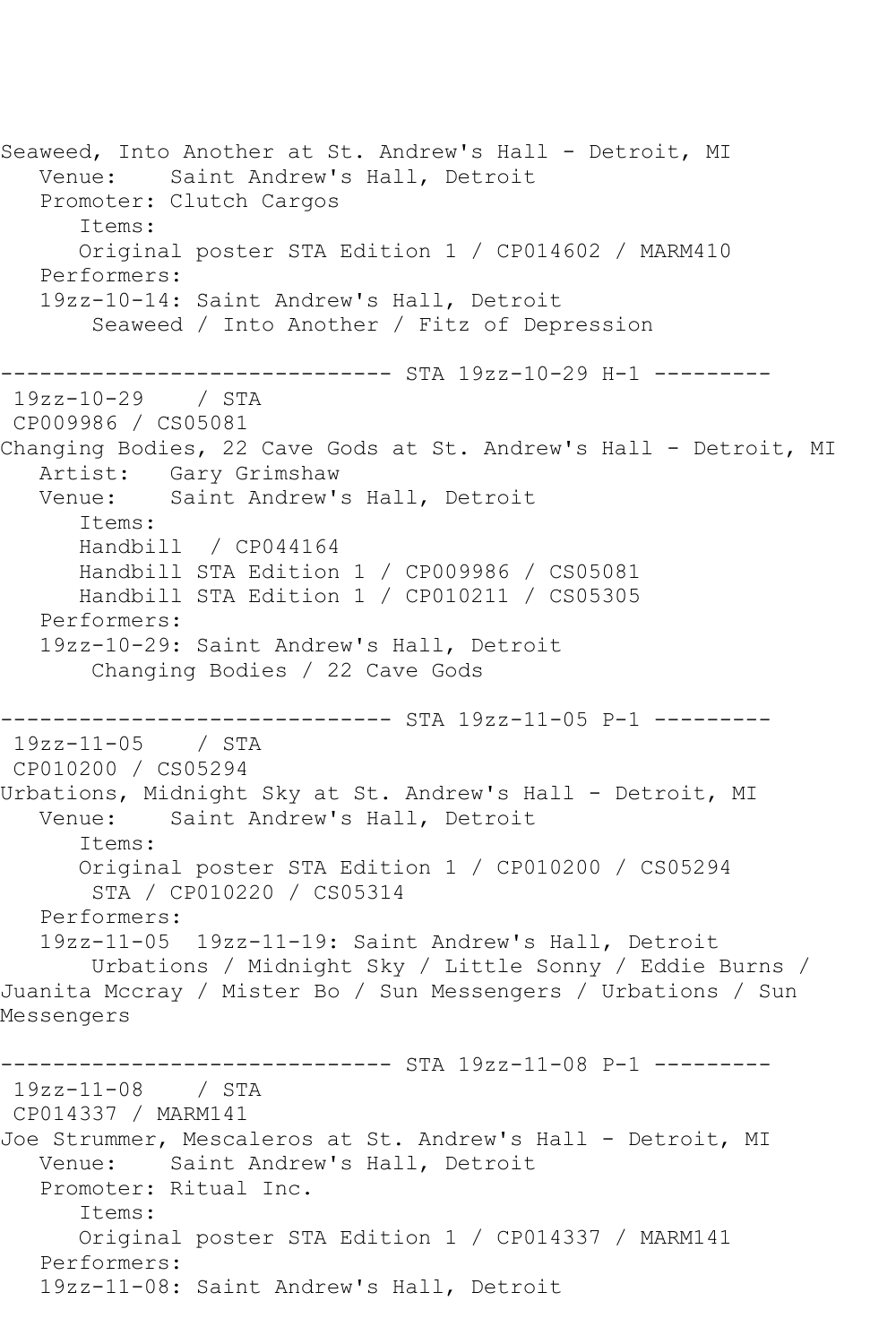Joe Strummer / Mescaleros

------------- STA 19zz-11-08 P-1 ---------19zz-11-08 / STA CP014616 / MARM424 Presidents of the United States of America, Love Battery at St. Andrew's Hall - Detroit, MI Venue: Saint Andrew's Hall, Detroit Promoter: Clutch Cargos Items: Original poster STA Edition 1 / CP014616 / MARM424 Performers: 19zz-11-08: Saint Andrew's Hall, Detroit Presidents of the United States of America / Love Battery ------------------------------ STA 19zz-11-09 P-1 --------- 19zz-11-09 / STA CP012889 / EM022 Garbage at St. Andrew's Hall - Detroit, MI Artist: Emek Venue: Saint Andrew's Hall, Detroit Items: Original poster STA Edition 1 / CP012889 / EM022 Performers: 19zz-11-09: Saint Andrew's Hall, Detroit Garbage ------------------------------ STA 19zz-11-12 P-1 --------- 19zz-11-12 / STA CP012881 / EM014 Boss Hog at St. Andrew's Hall - Detroit, MI<br>Artist: Emek Artist:<br>Venue: Saint Andrew's Hall, Detroit Items: Original poster STA Edition 1 / CP012881 / EM014 Performers: 19zz-11-12: Saint Andrew's Hall, Detroit Boss Hog ------------------------------ STA 19zz-11-19 P-1 --------- 19zz-11-19 / STA CP010213 / CS05307 Urbations, Sun Messengers at St. Andrew's Hall - Detroit, MI Venue: Saint Andrew's Hall, Detroit Items: Original poster STA Edition 1 / CP010213 / CS05307 Performers: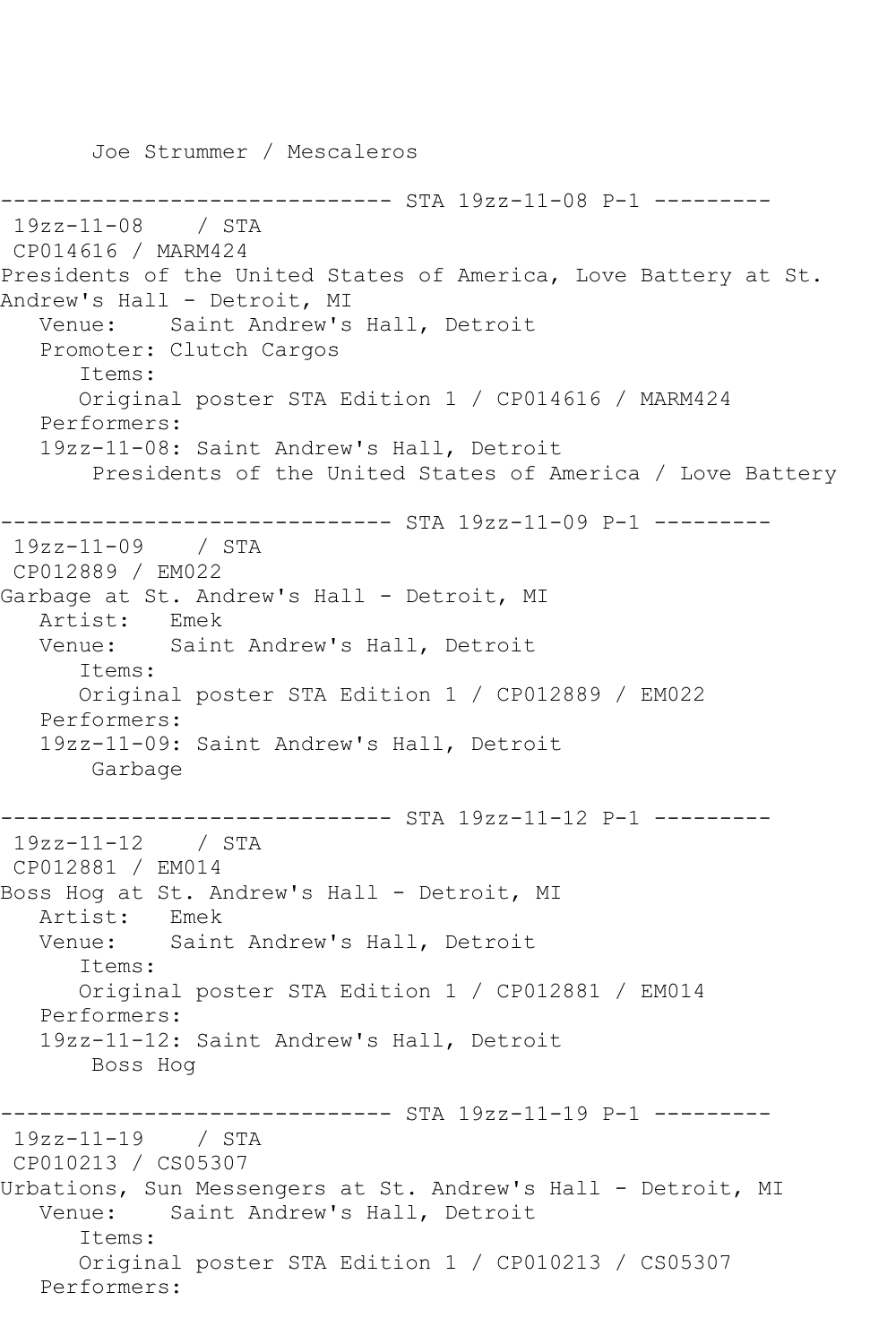19zz-11-19: Saint Andrew's Hall, Detroit Urbations / Sun Messengers ------------------------------ STA 19zz-11-25 P-1 --------- 19zz-11-25 / STA CP021971 / XP054 Marilyn Manson, Clutch at St. Andrew's Hall - Detroit, MI<br>Venue: Saint Andrew's Hall, Detroit Saint Andrew's Hall, Detroit Items: Original poster STA Edition 1 / CP021971 / XP054 Performers: 19zz-11-25: Saint Andrew's Hall, Detroit Marilyn Manson / Clutch ------------------------------ STA 19zz-12-02 H --------- 19zz-12-02 / STA CP044656 The Fixx, Rhythm Method at St. Andrew's Hall - Detroit, MI Artist: Gary Grimshaw Venue: Saint Andrew's Hall, Detroit Items: Handbill STA / CP044656 Handbill STA Edition 1 / CP013908 / MAH034 Performers: 19zz-11-24: Saint Andrew's Hall, Detroit Fixx / Rhythm Method / DJ Diana 19zz-12-02: Way of the West 19zz-12-06: Bauhaus ------------------------------ STA 19zz-12-28 P-1 --------- 19zz-12-28 / STA CP010219 / CS05313 Urbations, Lyman woodard at St. Andrew's Hall - Detroit, MI<br>Venue: Saint Andrew's Hall, Detroit Saint Andrew's Hall, Detroit Items: Original poster STA Edition 1 / CP010219 / CS05313 Performers: 19zz-12-28: Saint Andrew's Hall, Detroit Urbations / Lyman Woodard ----------- STA 19zz-12-28 P-1 ----------19zz-12-28 / STA CP010215 / CS05309 Urbations, Lyman woodard at St. Andrew's Hall - Detroit, MI Venue: Saint Andrew's Hall, Detroit Items: Original poster STA Edition 1 / CP010215 / CS05309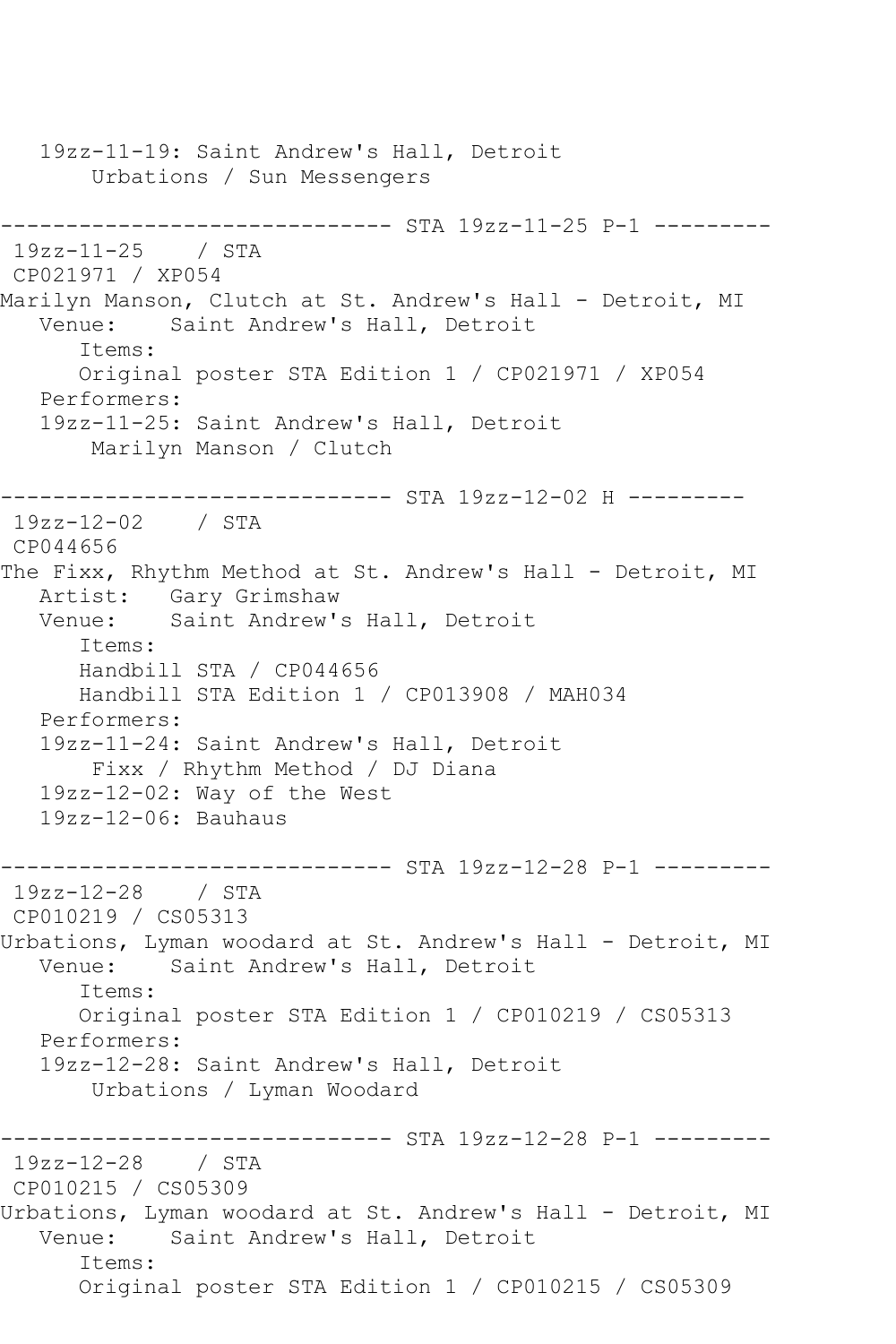Original poster STA Edition 1 / CP010221 / CS05315 Performers: 19zz-12-28 19zz-01-14: Saint Andrew's Hall, Detroit Urbations / Lyman Woodard / Sun Messengers / Samaritans / Juanita Mccray ------------------------------ STA 19zz-12-31 P-1 --------- 19zz-12-31 / STA CP013977 / MAH102 Figures On A Beach, What Jane Shared at St. Andrew's Hall - Detroit, **MT**  Venue: Saint Andrew's Hall, Detroit Promoter: LBS Items: Original poster STA Edition 1 / CP013977 / MAH102 Performers: 19zz-12-31: Saint Andrew's Hall, Detroit Figures On A Beach / What Jane Shared / Factual / DJ Mike Halloran / DJ Diana ------------------------------ STA 19zz-12-31 P-1 --------- 19zz-12-31 / STA CP014594 / MARM402 Speedball, Hoarse Big Block Plain at St. Andrew's Hall - Detroit, MI Event: Three Floors of Fun, New Years Eve, Speedball at St. Andrew's Hll Venue: Saint Andrew's Hall, Detroit Items: Original poster STA Edition 1 / CP014594 / MARM402 Performers: 19zz-12-31: Saint Andrew's Hall, Detroit Speedball / Hoarse Big Block Plain ------------------------------ STA 19zz-12-31 P-1 --------- 19zz-12-31 / STA CP010212 / CS05306 Urbations, Sun Messengers at St. Andrew's Hall - Detroit, MI<br>Venue: Saint Andrew's Hall, Detroit Saint Andrew's Hall, Detroit Items: Original poster STA Edition 1 / CP010212 / CS05306 Performers: 19zz-12-31: Saint Andrew's Hall, Detroit Urbations / Sun Messengers ---------- STA-MA-2110 2000-05-20 P-1 ---------2000-05-20 / STA MA-2110 CP007621 / CP02865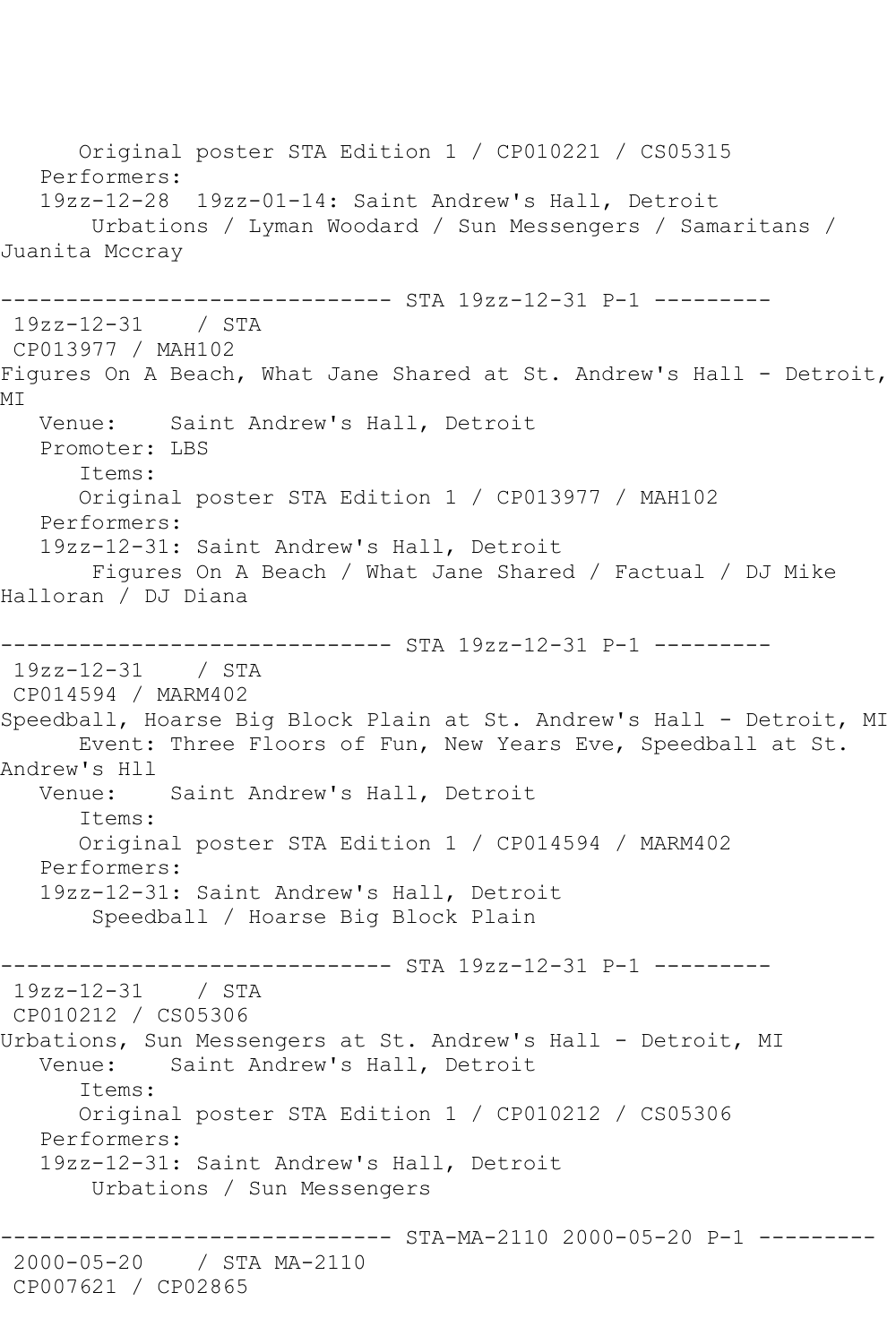Crud, 60 Second Crush at St. Andrew's Hall - Detroit, MI Private Notes: Arminski Artist: Mark Arminski Venue: Saint Andrew's Hall, Detroit Items: Original poster STA-MA-2110 Edition 1 / CP007621 / CP02865 Price: 30.00 Handbill STA-MA-2110 Edition 1 / CP008858 / CP04102 Price: 2.00 Performers: 2000-05-20: Saint Andrew's Hall, Detroit Crud / 60 Second Crush / Easy Action / Trash Brats / Buddha Fulla Rymes / Soot / Perpetual Hype Engine / American Graffiti / Eternal Tattoos / XS / Electrix Superstition / Fetish Temple / BDT's / Gepetto Files / Jimmy Doom ------------------------------ STA-MA-2015 2000-07-06 P-1 --------- 2000-07-06 / STA MA-2015 CP007641 / CP02885 Patti Smith, Lenny Kaye at St. Andrew's Hall - Detroit, MI Private Notes: Arminski Mark Arminski Venue: Saint Andrew's Hall, Detroit Items: Original poster STA-MA-2015 Edition 1 / CP007641 / CP02885 Price: 30.00 Handbill STA-MA-2015 Edition 1 / CP008864 / CP04108 Price: 2.00 Handbill STA-MA-2015 Edition 1 / CP008865 / CP04109 Price: 5.00 Performers: 2000-07-06: Saint Andrew's Hall, Detroit Patti Smith / Lenny Kaye / Oliver Ray / Tony Shanahan / Jay Dee Daugherty ------------------------------ STA zzzz-02-18 P -------- zzzz-02-18 s / STA CP044050 / CP044050 Samaritans, Onxyz at Saint Andrews Hall Artist: Gary Grimshaw<br>Venue: Saint Andrew's Saint Andrew's Hall, Detroit Promoter: 415 recording artists Items: Original poster STA / CP044050 / CP044050 Performers: zzzz-02-18 sat: Saint Andrew's Hall, Detroit Samaritans / Onxyz / Detroit Break Dancers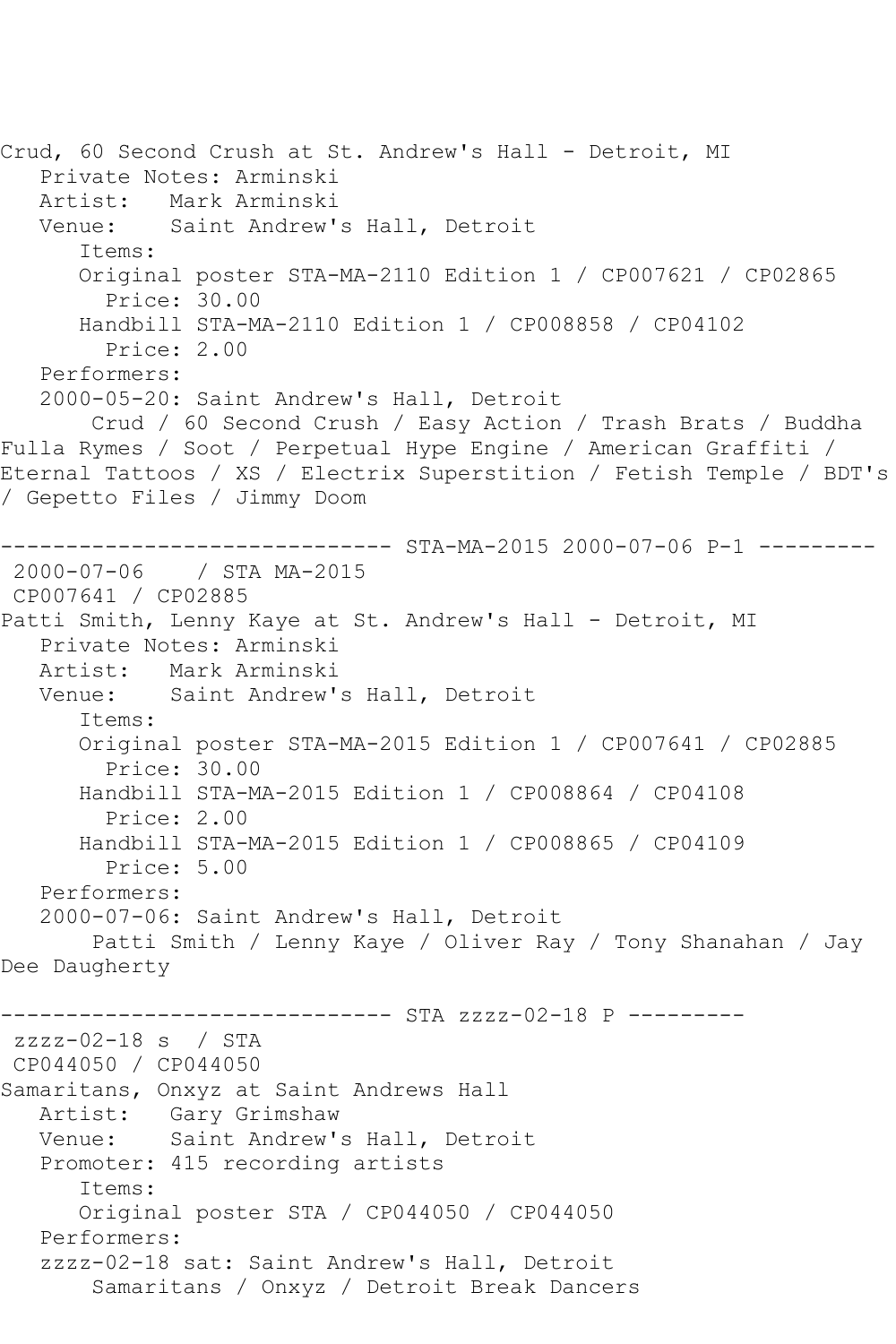zzzz-02-24 fri: Saint Andrew's Hall, Detroit Beastie Boys zzzz-03-02: Saint Andrew's Hall, Detroit Wire Train zzzz-03-16: Paychecks Alien Sex Fiend zzzz-03-22: Saint Andrew's Hall, Detroit Echo and the Bunnymen ------------------------------ STA zzzz-03-11 P -------- zzzz-03-11 f / STA CP044114 / CP044114 Urbations, Flying Tigers at Saint Andrews Hall Artist: S. Blaster Venue: Saint Andrew's Hall, Detroit Items: Original poster STA / CP044114 / CP044114 Performers: zzzz-03-11 fri: Saint Andrew's Hall, Detroit Urbations / Flying Tigers / Steve Dangers High Voltage ------------------------------ STA zzzz-04 P -------- zzzz-04 / STA CP030049 / NB10093 Saint Andrew's Flyer, The Flirts at Saint Andrew's Hall - Detroit, MI Artist: Gary Grimshaw Venue: Saint Andrew's Hall, Detroit Items: Original poster STA / CP030049 / NB10093 Performers: zzzz-04: Saint Andrew's Hall, Detroit Saint Andrew's Flyer / Flirts / L-7 / Stranglers ------------ STA zzzz-04-22 P ---------zzzz-04-22 f / STA CP045994 / CP045994 Buddy Guy, Junior Wells at Saint Andrews Hall Artist: Frank Bach Venue: Saint Andrew's Hall, Detroit Promoter: Domenick Morda Items: Original poster STA / CP045994 / CP045994 Performers: zzzz-04-22 fri: Saint Andrew's Hall, Detroit Buddy Guy / Junior Wells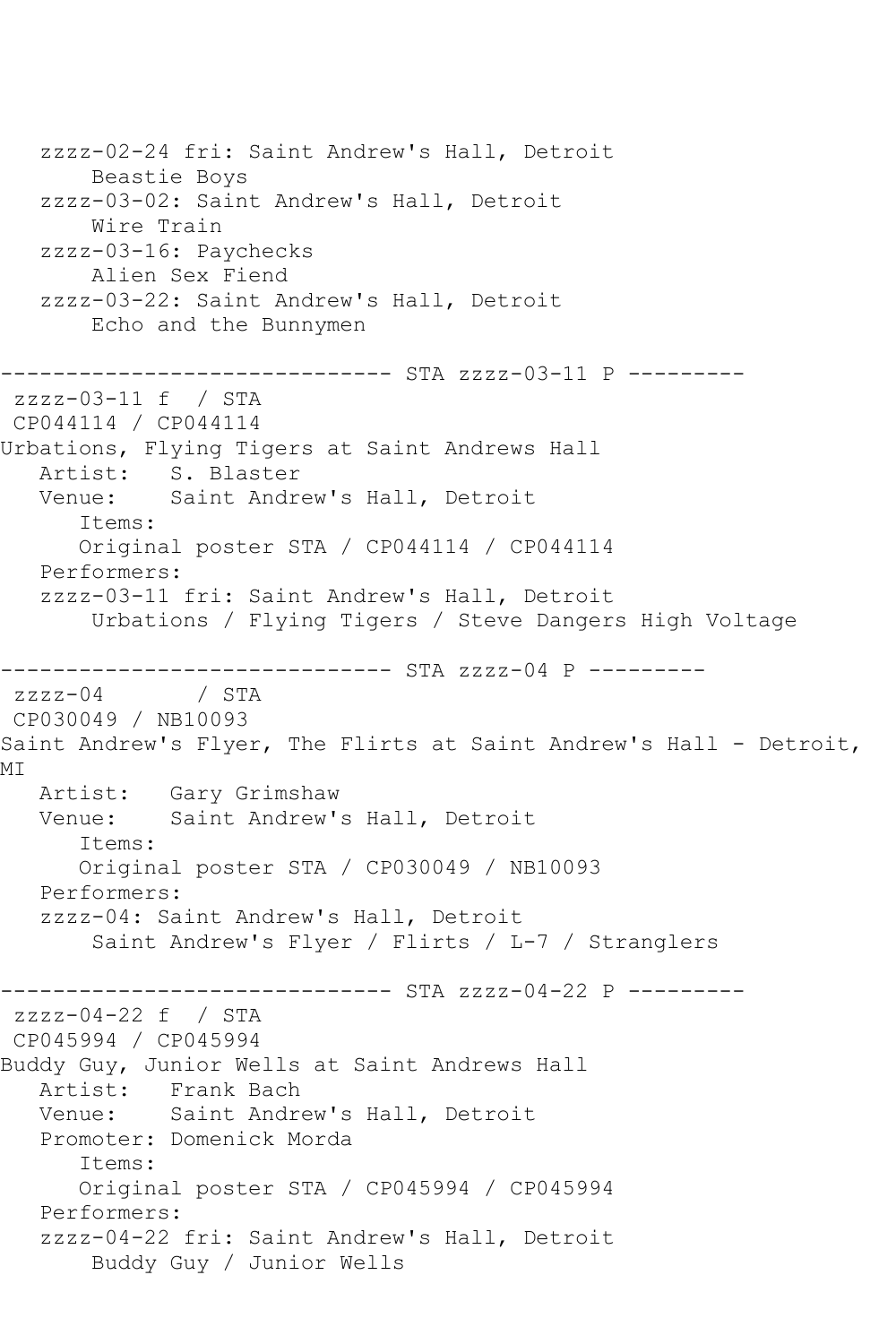------------------------------ STA zzzz-05-08 P -------- zzzz-05-08 t / STA CP044129 / CP044129 Bill Nelson at Saint Andrews Hall Artist: Gary Grimshaw Venue: Saint Andrew's Hall, Detroit Promoter: CBS recording artist Items: Original poster STA / CP044129 / CP044129 Performers: zzzz-05-08 tue: Saint Andrew's Hall, Detroit Bill Nelson ------------------------------ STA zzzz-07-01 P -------- zzzz-07-01 f / STA CP044008 / CP044008 Urbations, Polish Muslims at Saint Andrews Hall Artist: Grande Graphics Venue: Saint Andrew's Hall, Detroit Items: Original poster STA / CP044008 / CP044008 Performers: zzzz-07-01 fri: Saint Andrew's Hall, Detroit Urbations / Polish Muslims zzzz-07-02 sat: (not found) Urbations zzzz-07-03 sun: Roostertail Urbations zzzz-07-04 mon: Sanders Ice Cream Factory Urbations zzzz-07-07 thu: Harpo's Urbations zzzz-07-08 fri: Mitchs Urbations zzzz-07-09 sat: Traxx Urbations / Boys Life ------------------------------ STA zzzz-07-01 P -------- zzzz-07-01 f / STA CP044080 / CP044080 Urbations, Boys Life at Saint Andrews Hall Artist: Gary Grimshaw Venue: Saint Andrew's Hall, Detroit Items: Original poster STA / CP044080 / CP044080 Performers: zzzz-07-01 fri: Saint Andrew's Hall, Detroit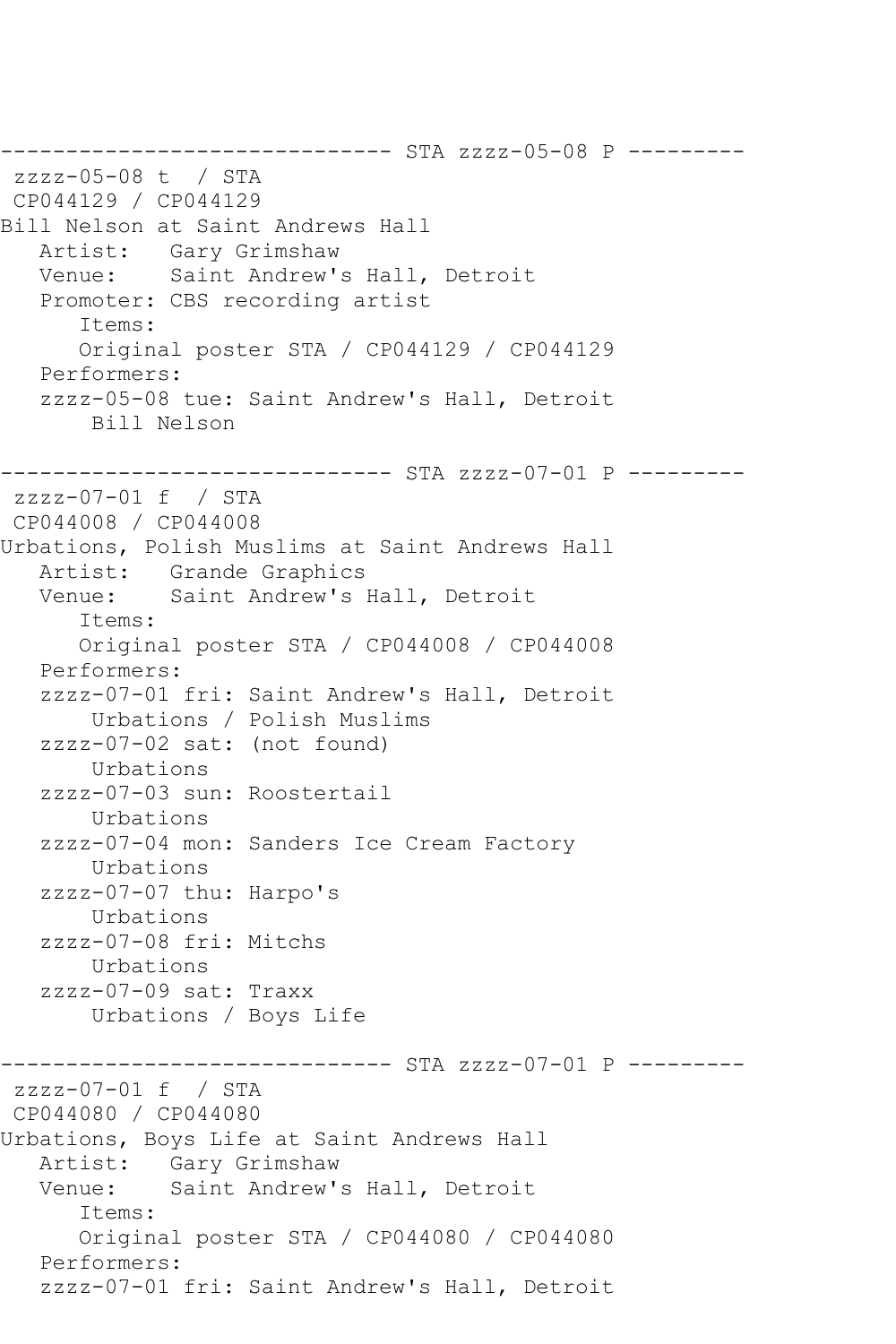```
 Urbations
   zzzz-07-02 sat: (not found)
        Urbations
   zzzz-07-03 sun: Roostertail
        Urbations
   zzzz-07-04 mon: Sanders Ice Cream Factory
        Urbations
   zzzz-07-07 thu: Harpo's
       Urbations
   zzzz-07-08 fri: Mitchs
       Urbations
   zzzz-07-09 sat: Traxx
        Urbations / Boys Life
------------------------------ STA zzzz-10-14 P ---------
zzzz-10-14 f / STA 
CP045999 / CP045999
Ho ward Devoto, Shakin Pyramids at Saint Andrews Hall
   Artist: Gary Grimshaw
   Venue: Saint Andrew's Hall, Detroit
   Promoter: I.R.S Recording artists
       Items:
      Original poster STA / CP045999 / CP045999
   Performers:
   zzzz-10-14 fri: Saint Andrew's Hall, Detroit
       Howard Devoto's Luxuria
   zzzz-10-21 fri: Saint Andrew's Hall, Detroit
        Shakin Pyramids
   zzzz-10-28 fri: Saint Andrew's Hall, Detroit
 X
   zzzz-11-04 fri: Saint Andrew's Hall, Detroit
        Cramps
   zzzz-11-19 sat: Saint Andrew's Hall, Detroit
        Lords of the New Church
------------------------------ STA zzzz-10-21 P ---------
zzzz-10-21 f / STA 
CP044027 / CP044027
Shakin Pyramids, Rockabilly Cats at Saint Andrews Hall
   Artist: Gary Grimshaw
   Venue: Saint Andrew's Hall, Detroit
   Promoter: Cinderellas Attic
       Items:
       Original poster STA / CP044027 / CP044027
   Performers:
   zzzz-10-21 fri: Saint Andrew's Hall, Detroit
        Shakin Pyramids / Rockabilly Cats
```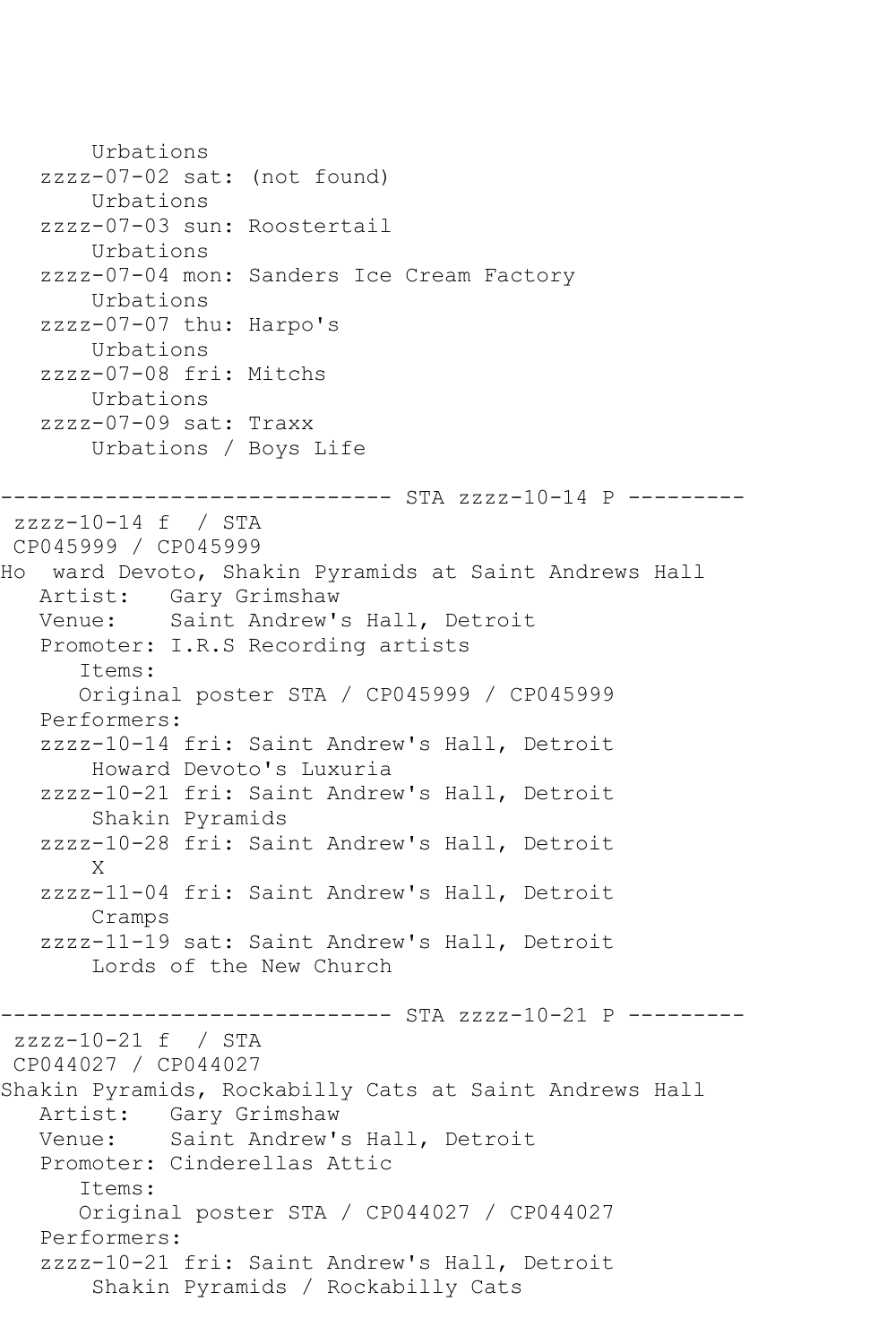zzzz-10-22 sat: Saint Andrew's Hall, Detroit Mental as Anything zzzz-10-23 sun: Saint Andrew's Hall, Detroit Steve Smiths Vital Information zzzz-10-28 fri: Saint Andrew's Hall, Detroit X zzzz-11-04 fri: Saint Andrew's Hall, Detroit Cramps zzzz-11-19 sat: Saint Andrew's Hall, Detroit Lords of the New Church ------------------------------ STA zzzz-11-01 P -------- zzzz-11-01 t / STA CP044043 / CP044043 Teresa Trull, Barbara Higbie at Saint Andrews Hall Venue: Saint Andrew's Hall, Detroit Promoter: MSA Items: Original poster STA / CP044043 / CP044043 Performers: zzzz-11-01 tue: Saint Andrew's Hall, Detroit Teresa Trull / Barbara Higbie ------------------------------ STA zzzz-11-04 P -------- zzzz-11-04 f / STA CP044120 / CP044120 Cramps, Men Without Hats at Saint Andrews Hall Artist: Gary Grimshaw Venue: Saint Andrew's Hall, Detroit Promoter: I.R.S Recording artists Items: Original poster STA / CP044120 / CP044120 Performers: zzzz-11-04 fri: Saint Andrew's Hall, Detroit Cramps zzzz-11-09 wed: Saint Andrew's Hall, Detroit Men Without Hats zzzz-11-17 thu: Saint Andrew's Hall, Detroit Juluka zzzz-11-18 fri: Saint Andrew's Hall, Detroit Kissing the Pink zzzz-11-19 sat: Saint Andrew's Hall, Detroit Lords of the New Church zzzz-11-28 mon: Saint Andrew's Hall, Detroit Big Country

------------------------------ zzzz-11-04 P ---------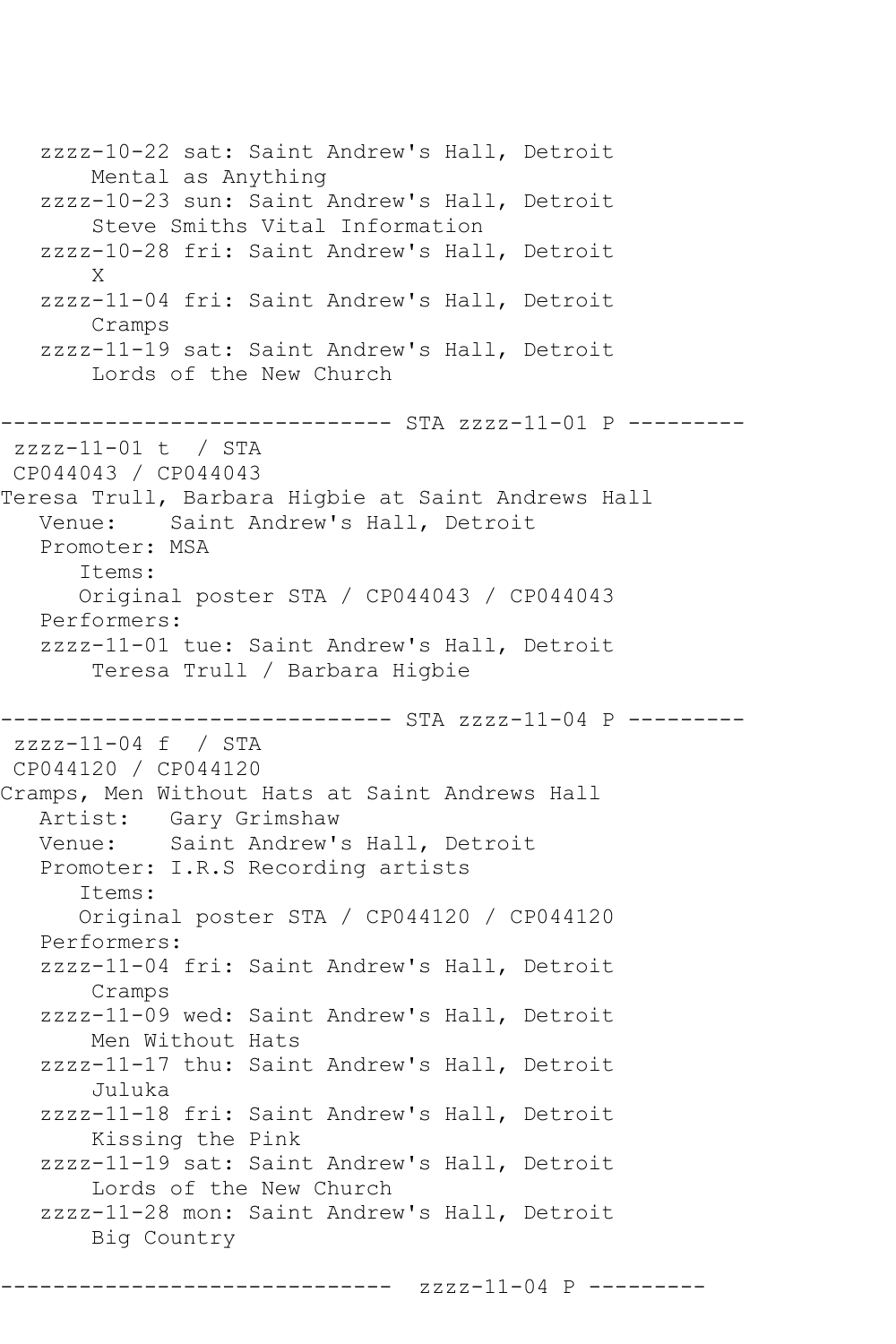$zzzz-11-04$  f / CP060813 / CP060813 Cramps, Men Without Hats at Saint Andrew's Hall Benefit: DJ Dianna Video / Dance Party Every Wednesday Artist: Gary Grimshaw Venue: Saint Andrew's Hall Promoter: Ceremony Presents / Clutch Cargo's Items: Original poster / CP060813 / CP060813 (5-1/2 x 8-1/2) Performers: zzzz-11-04 fri: Saint Andrew's Hall Cramps zzzz-11-09: Men Without Hats zzzz-11-17: Juluka zzzz-11-18: Kissing the Pink zzzz-11-19: Lords of the New Church zzzz-11-28: Big Country ------------------------------ RAC zzzz-11-04 P -------- zzzz-11-04 t / RAC CP045997 / CP045997 Urbations, Marcus Belgrave at Ricks American Cafe - Ferndale, MI Venue: Ricks American Cafe Items: Original poster RAC / CP045997 / CP045997 Performers: zzzz-11-04 thu: Ricks American Cafe Urbations zzzz-11-05 fri: Saint Andrew's Hall, Detroit Urbations / Marcus Belgrave zzzz-11-06 sat: Beat Urbations zzzz-11-10 wed: Ricks American Cafe Urbations zzzz-11-12 fri: Private party Urbations zzzz-11-13 sat: Wedding Urbations zzzz-11-14 sun: (not found) Urbations zzzz-11-17 wed: Cobb's Corner Urbations zzzz-11-19 fri: Saint Andrew's Hall, Detroit Urbations / Marcus Belgrave zzzz-11-20 sat: Suds Factory Urbations zzzz-11-21 sun: Cobb's Corner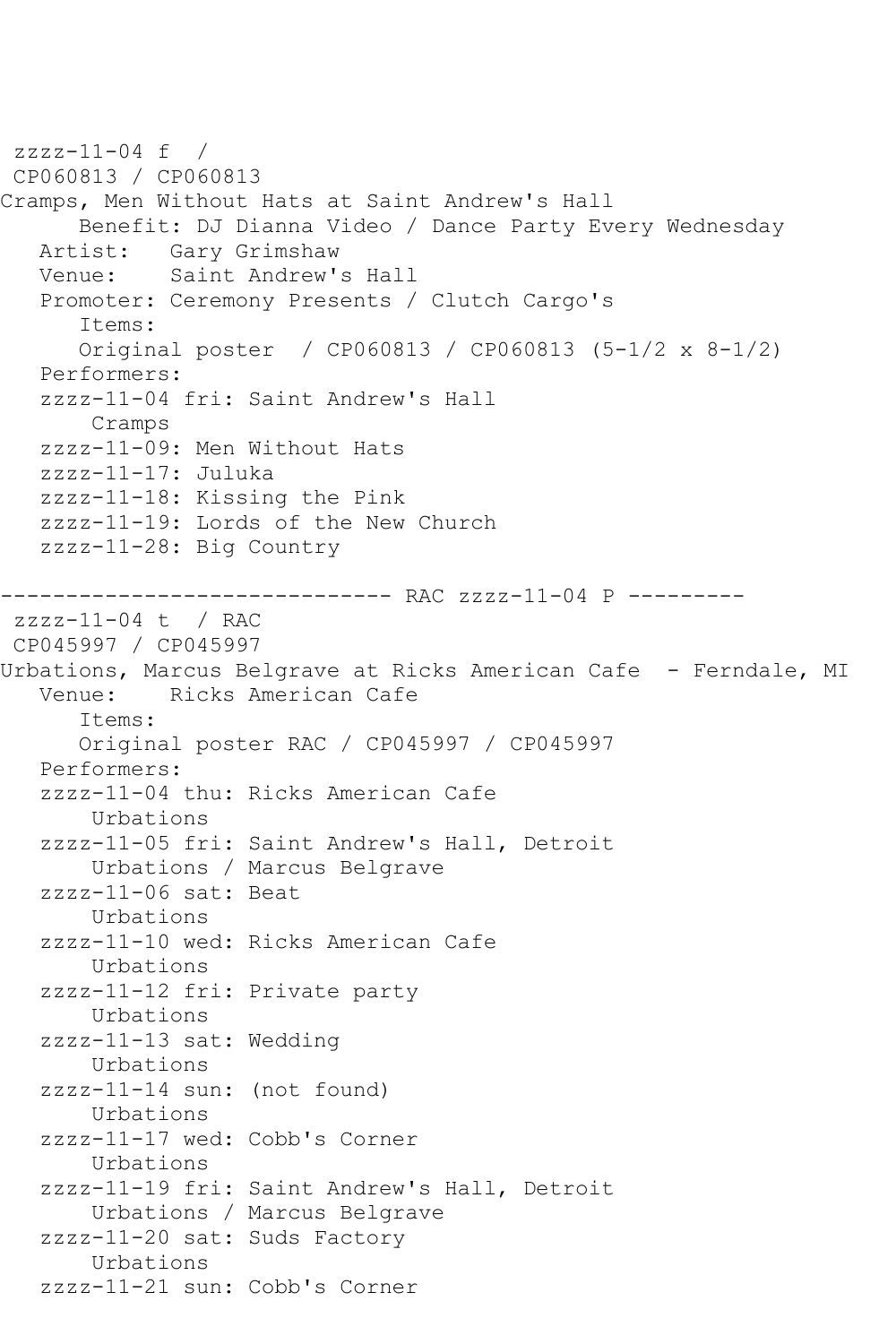Urbations zzzz-11-24 wed: Cobb's Corner Urbations zzzz-11-26 fri zzzz-11-27 sat: Joe's Star Lounge Urbations zzzz-11-28 sun: Cobb's Corner Urbations ------------------------------ STA zzzz-11-09 P -------- zzzz-11-09 w / STA CP044105 / CP044105 Men Without Hats, Cramps at Saint Andrews Hall Artist: Gary Grimshaw Venue: Saint Andrew's Hall, Detroit Promoter: Backstreet Recording Artists Items: Original poster STA / CP044105 / CP044105 Performers: zzzz-11-09 wed: Saint Andrew's Hall, Detroit Men Without Hats zzzz-11-04 fri: Saint Andrew's Hall, Detroit Cramps zzzz-11-17 thu: Saint Andrew's Hall, Detroit Juluka zzzz-11-18 fri: Saint Andrew's Hall, Detroit Kissing the Pink zzzz-11-19 sat: Saint Andrew's Hall, Detroit Lords of the New Church ------------------------------ STA zzzz-11-28 P -------- zzzz-11-28 m / STA CP044105 / CP044105 Big Country at Saint Andrews Hall Artist: Gary Grimshaw Venue: Saint Andrew's Hall, Detroit Items: Original poster STA / CP044105 / CP044105 Performers: zzzz-11-28 mon: Saint Andrew's Hall, Detroit Big Country ------------------------------ zzzz-12-01 P -------- zzzz-12-01 w / CP045996 / CP045996 Urbations at Joes Star Lounge Venue: Joe's Star Lounge Items: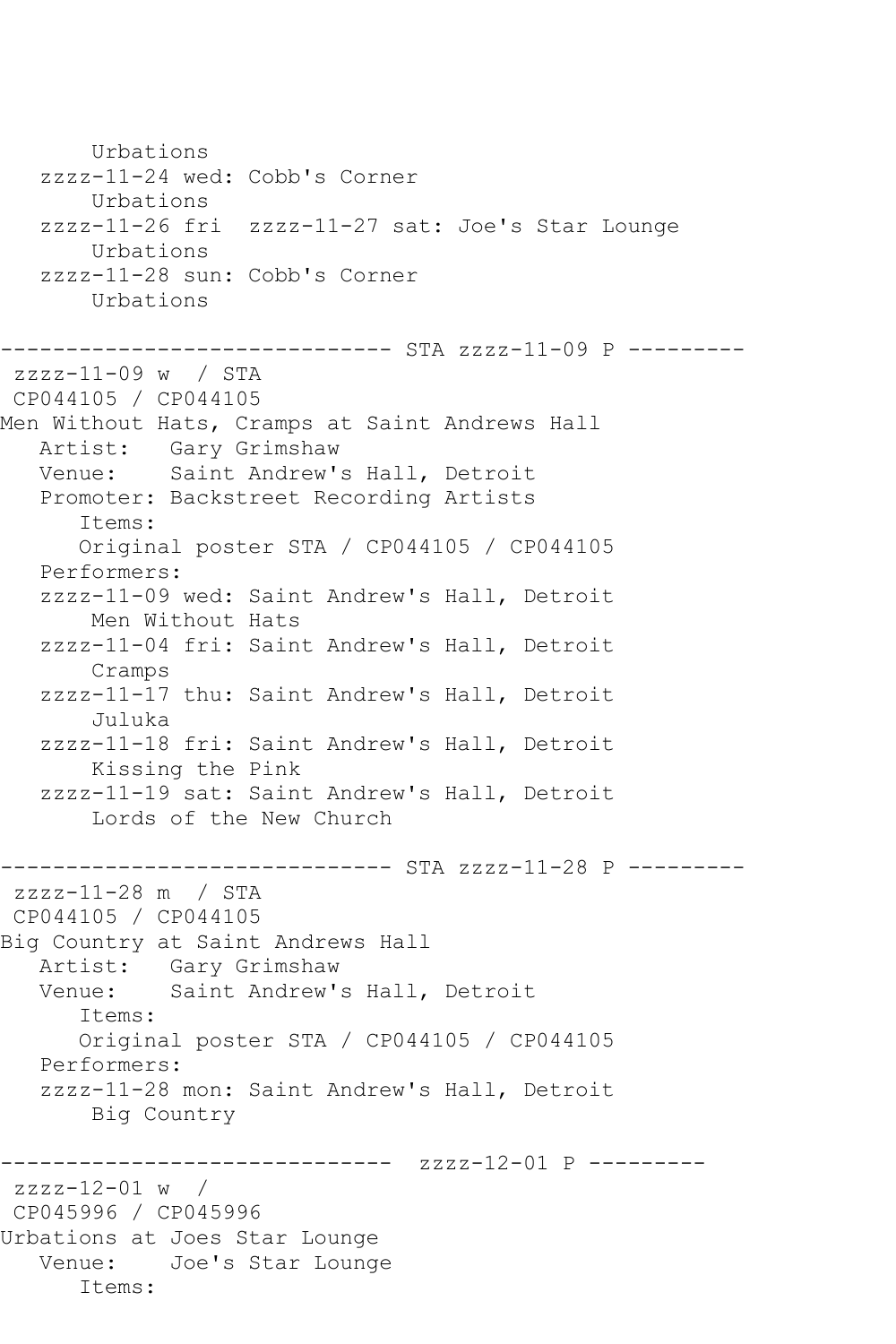Original poster / CP045996 / CP045996 Performers: zzzz-12-01 wed: Joe's Star Lounge Urbations zzzz-12-02 thu zzzz-12-03 fri: Ricks American Cafe Urbations zzzz-12-04 sat: Private party Urbations zzzz-12-05 sun: Woodbridge Tavern Urbations zzzz-12-07 tue: Roostertail Urbations zzzz-12-08 wed: Skippers Urbations zzzz-12-09 thu: Saint Andrew's Hall, Detroit Urbations zzzz-12-10 fri zzzz-12-11 sat: Ricks American Cafe Urbations zzzz-12-12 sun: Shirleys Showcase Urbations zzzz-12-15 wed: Butchs Urbations zzzz-12-17 fri: Private party zzzz-12-18 sat: Butchs zzzz-12-19 sun: Woodbridge Tavern Urbations zzzz-12-22 wed: Post Bar Urbations zzzz-12-23 thu: Ranch Urbations zzzz-12-28 tue: Saint Andrew's Hall, Detroit Urbations zzzz-12-29 wed: (not found) Urbations zzzz-12-30 thu: Joe's Star Lounge Urbations zzzz-12-31 fri: Saint Andrew's Hall, Detroit Urbations zzzz-01-01 sat: Beat Urbations ------------------------------ STA zzzz-12-31 P -------- zzzz-12-31 f / STA CP046003 / CP046003 Urbations, Sun Messengers at Saint Andrews Hall